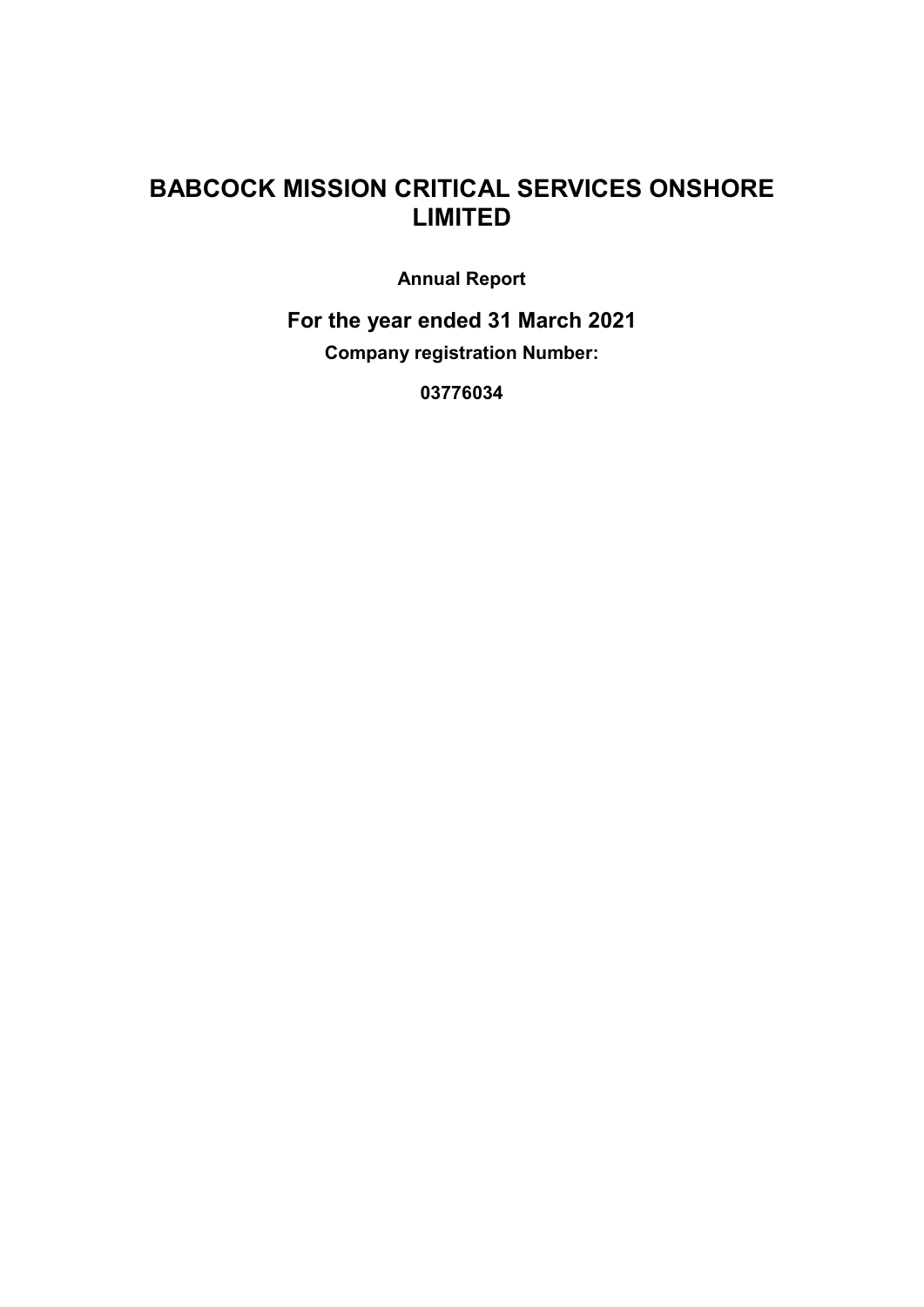| <b>CONTENTS</b>                   | Page(s)   |
|-----------------------------------|-----------|
| Directors and advisors            |           |
| Strategic report                  | $2 - 4$   |
| Directors' report                 | $5-8$     |
| Independent auditors' report      | $9 - 11$  |
| Income statement                  | 12        |
| <b>Balance sheet</b>              | 13        |
| Statement of changes in equity    | 14        |
| Notes to the financial statements | $15 - 33$ |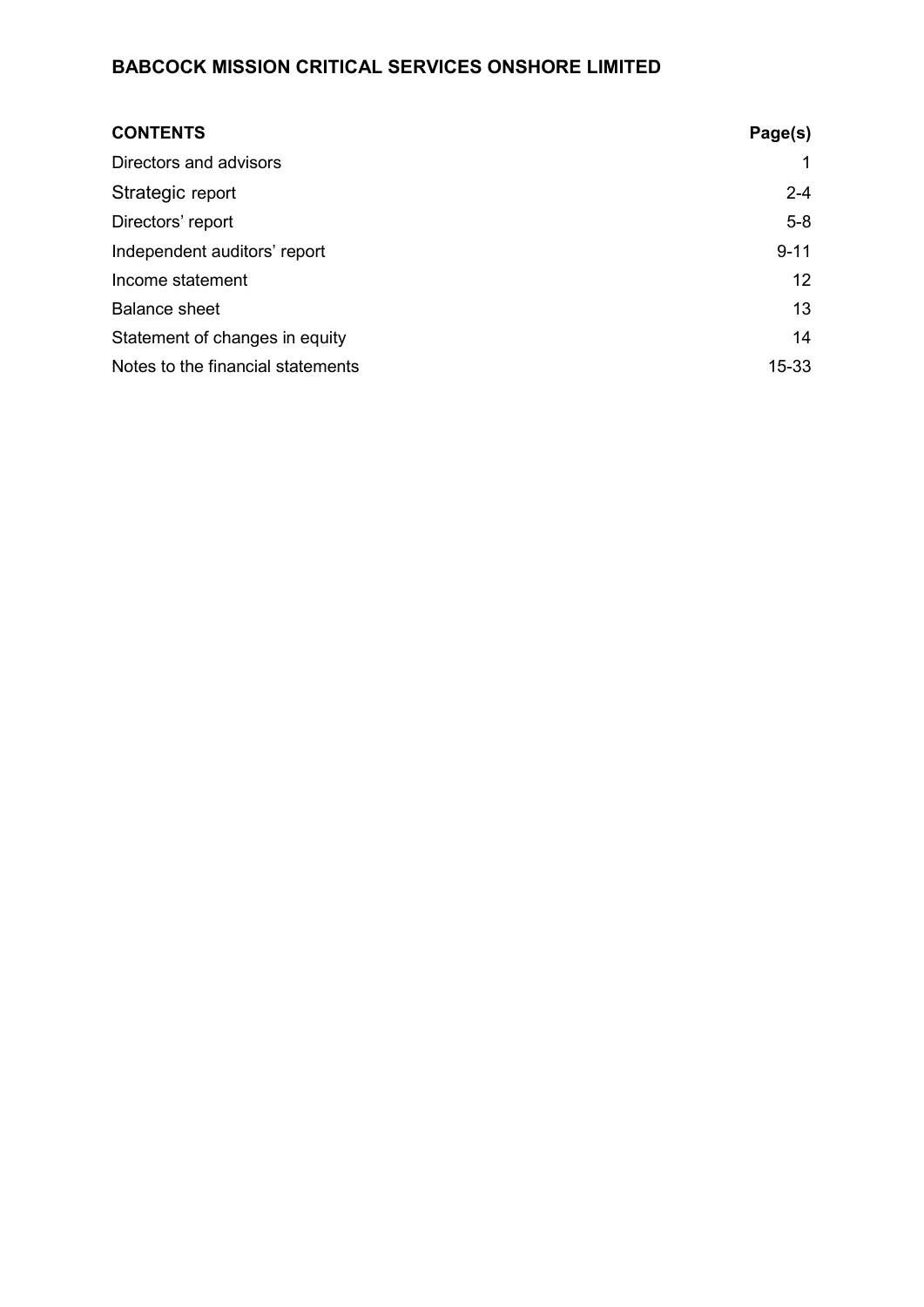## Directors and advisors

## Current directors

H Belmore P Craig S Ward

#### Company secretary

Babcock Corporate Secretaries Limited

#### Registered office

33 Wigmore Street London W1U 1QX

#### Independent auditors

PricewaterhouseCoopers LLP Chartered Accountants and Statutory Auditors 2 Glass Wharf Bristol, BS2 OFR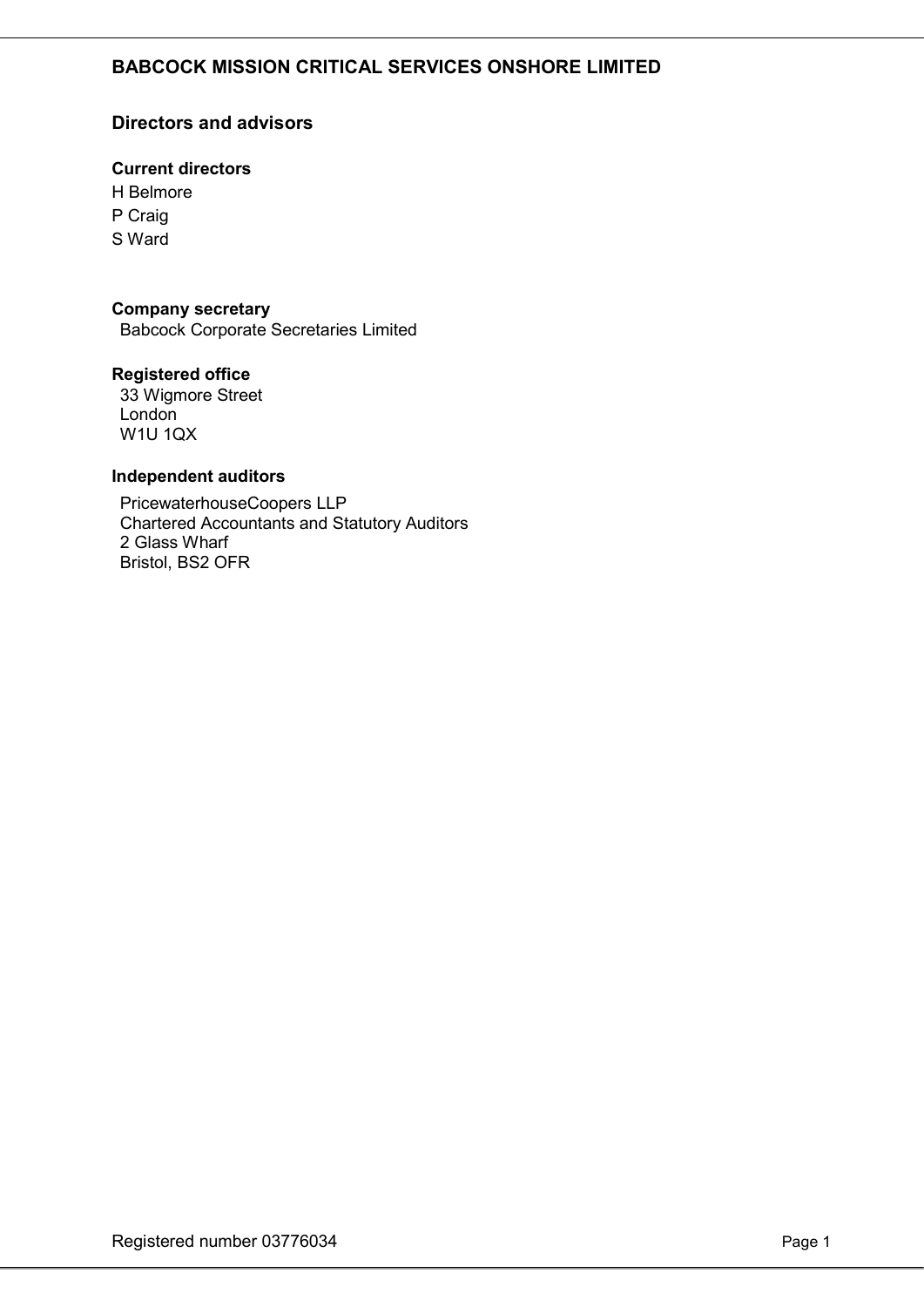## Strategic report for the year ended 31 March 2021

The directors present their Strategic report on the Company for the year ended 31 March 2021.

#### Principal activities

The principal activities of the Company are the provision and operation of twin-engine helicopters. These operate on long-term sole-use contracts primarily providing emergency medical support and police support services. The majority of revenue is generated from fixed fees received for the availability of aircraft with additional variable revenue generated based on the flying activity of the aircraft.

#### Review of the business

|                                      | 2021<br>£000 | 2020<br>£000 |
|--------------------------------------|--------------|--------------|
| Revenue                              | 34,078       | 38,968       |
| Profit/(Loss) for the financial year | 32,691       | (5,860)      |

The Company operates at 20 bases around the UK and Ireland and employed an average of 225 (2020: 214) staff during the year.

The Company is in a net current asset position of £4,572k (2020: £5,140k liability) and cash balances of £2,794k (2020: £4,809k). The directors are positive about the future growth of the business and operating within a larger business as part of Babcock International Group PLC.

The net asset position £37,590k (2020, £5,184k), has been principally driven by the purchase of the investment in Bond Aviation Leasing Limited and subsequent liquidation of the fully owned subsidiary which included the distribution of the assets and liabilities during the current financial year. The Company received income from the subsidiary of £56,831k as a result of the liquidation of the subsidiary.

The fatal accident which occurred in Glasgow on 29 November 2013, involving an EC135 T2+ Eurocopter (Deutschland) (now Airbus) helicopter operated by the company on behalf of the Police Scotland and authorised under Police Air Operator's Certificate number 035/2, dated 1 August 2002, resulted in a full investigation being carried out by the Air Accident Investigation Branch (AAIB), together with a separate investigation by the Police Scotland under the directions of the Procurator Fiscal. The AAIB published its report in October 2015. On 23 November 2017 it was announced that an inquiry would be held. The Fatal Accident Inquiry (FAI) started on 8 April 2019. Between 8 April 2019 and 18 July 2019, the FAI heard evidence from multiple witnesses. On 30 October 2019, the Sheriff Principal's determination was published: the primary cause of the accident was pilot error. Since then all aviation liability claims have settled.

The Company has aircraft, employer and aviation liability insurance policies (including civil liability cover) and life insurance policies for employees in place that are consistent with market practices and in compliance with the requirements set forth in the contract we have with Police Scotland.

Total revenue from helicopter services for the current year has decreased by 13% (£4,890k) compared to the prior years, with one less customer contact contributing a monthly standing charge compared to the prior year and flying hours being lower than last year.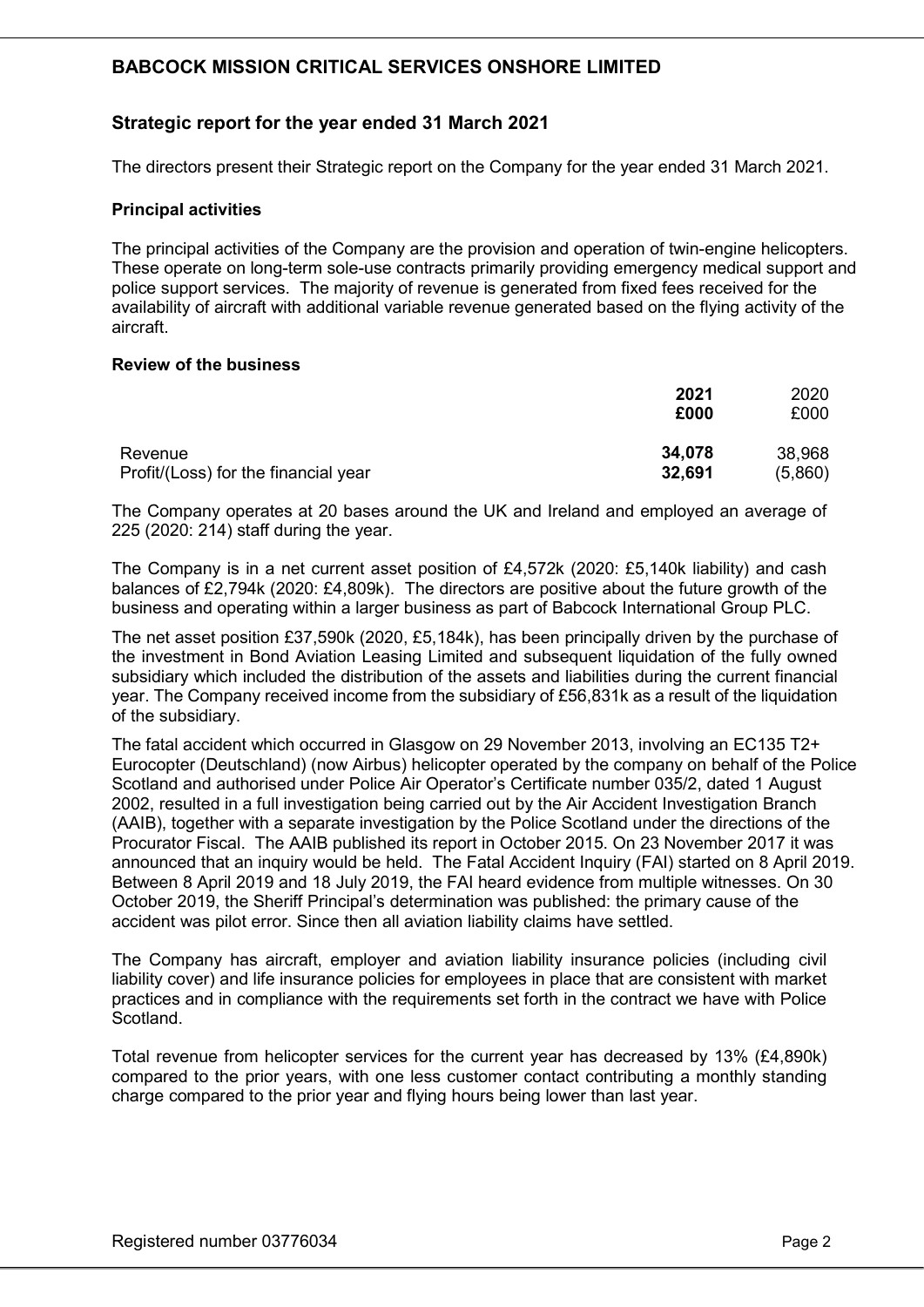## Strategic report for the year ended 31 March 2021 (Continued)

#### Review of the business (Continued)

Cost of sales has decreased by 9% from 2020. The company continues to work with key suppliers to continue to manage this element of the company's cost base.

#### Principal risks and uncertainties

The management of the business and the execution of the Company's strategy are subject to a number of risks and uncertainties. These are managed through the operational review process supplemented at Group level by independent challenge and review by the Group Risk Manager and the Audit and Risk Committee.

The operation of aircraft inherently involves a degree of risk. Due to the critical nature of the services the Company provides, this risk is often compounded through low-altitude flying in adverse climatic or operational conditions or terrains. The Company has made significant investments in safety systems combined with extensive communications to mitigate this risk as far as possible.

The includes safety work streams to identify areas for sharing best practices and improvement opportunities within the domains of safety culture, Organisation, People, Systems and controls and Crew Training and Monitoring.

The key risks and uncertainties affecting the Company are considered to be related to price risk, credit risk, liquidity risk and interest rate risk. The directors manage this by meeting on a regular basis to discuss these risks.

The impacts of Brexit and COVID-19 are considered a cause of uncertainty and risk. Together they can cause volatility in foreign exchange rates, reduced flying hours and potential operational and administrative changes. With recent news of COVID-19 vaccines being successfully developed and approved globally and a Brexit trade deal being agreed between the UK and the EU, it is believed that the uncertainties and risks around Brexit and COVID-19 will diminish.

Further discussion of these risks and uncertainties, in the context of the Group as a whole and including the expected impact of COVID-19 is provided on pages 84 to 95 of the annual report of Babcock International Group PLC, which does not form part of this report.

#### Future developments

The directors are confident about the future trading prospects of the Company due to its current order book, market opportunities and building on long-term customer relationships.

#### Key performance indicators

The company's activities are managed on a divisional basis. For this reason, the company's directors believe that analysis using key performance indicators for the company is not necessary or appropriate for an understanding of the development, performance or position of the company. The growth and performance of Aviation, a division of Babcock International Group PLC, which includes the company, is discussed on pages 56 to 57 of the Group's report, which does not form part of this report.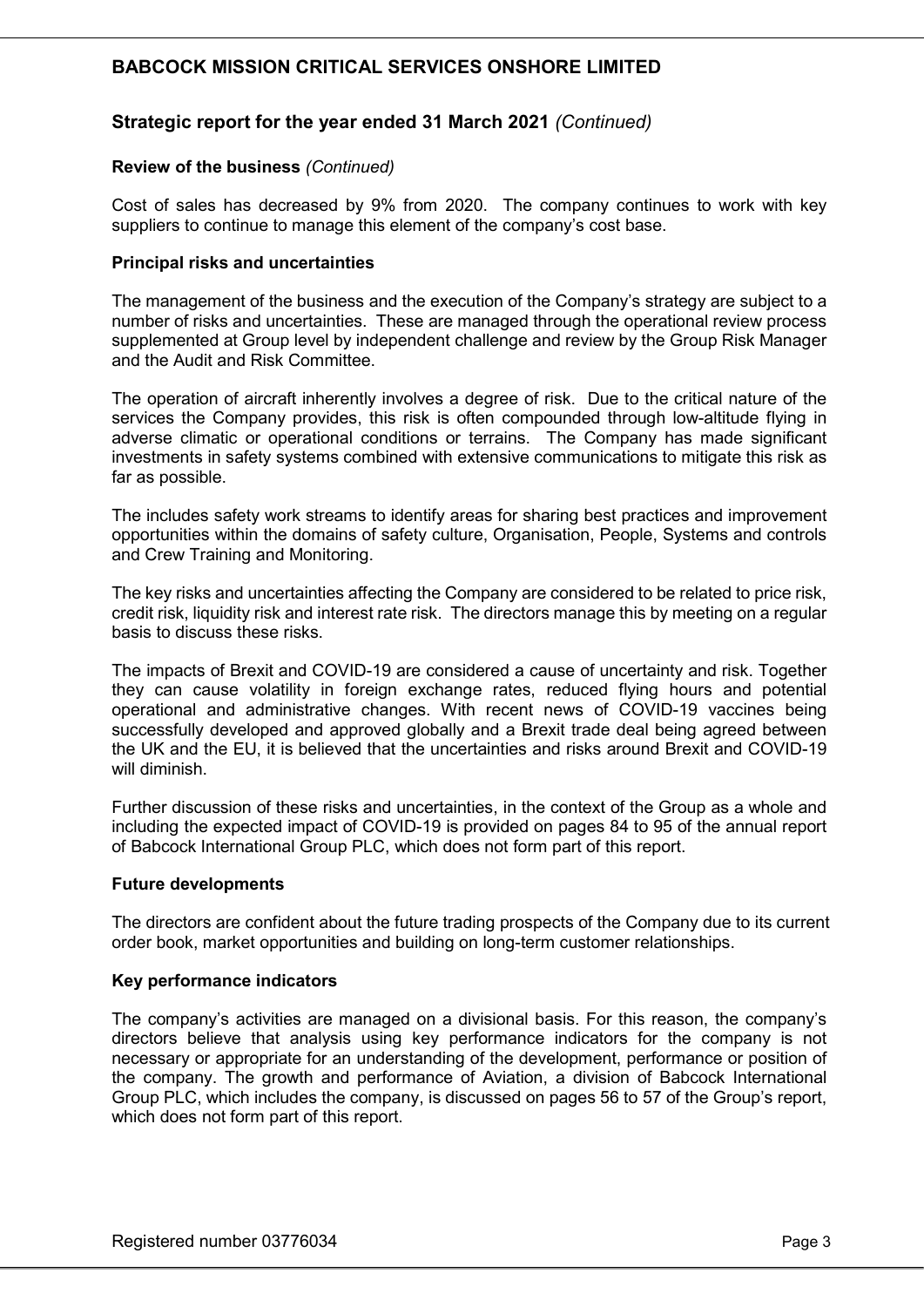## Strategic report for the year ended 31 March 2021 (Continued)

## S172(1) Statement and Stakeholder engagement

The Directors have acted in a way that they consider, in good faith, to be most likely to promote the long-term success of the company for the benefit of the Shareholders as a whole while having regard for all stakeholders. Stakeholder engagement is managed in accordance with Group policies and procedures which are discussed on pages 58, 59, 79 and 114 to 116 of the annual report of Babcock International group PLC, which does not form part of this report.

On behalf of the Board

S Ward

Nal

**Director** 

17 December 2021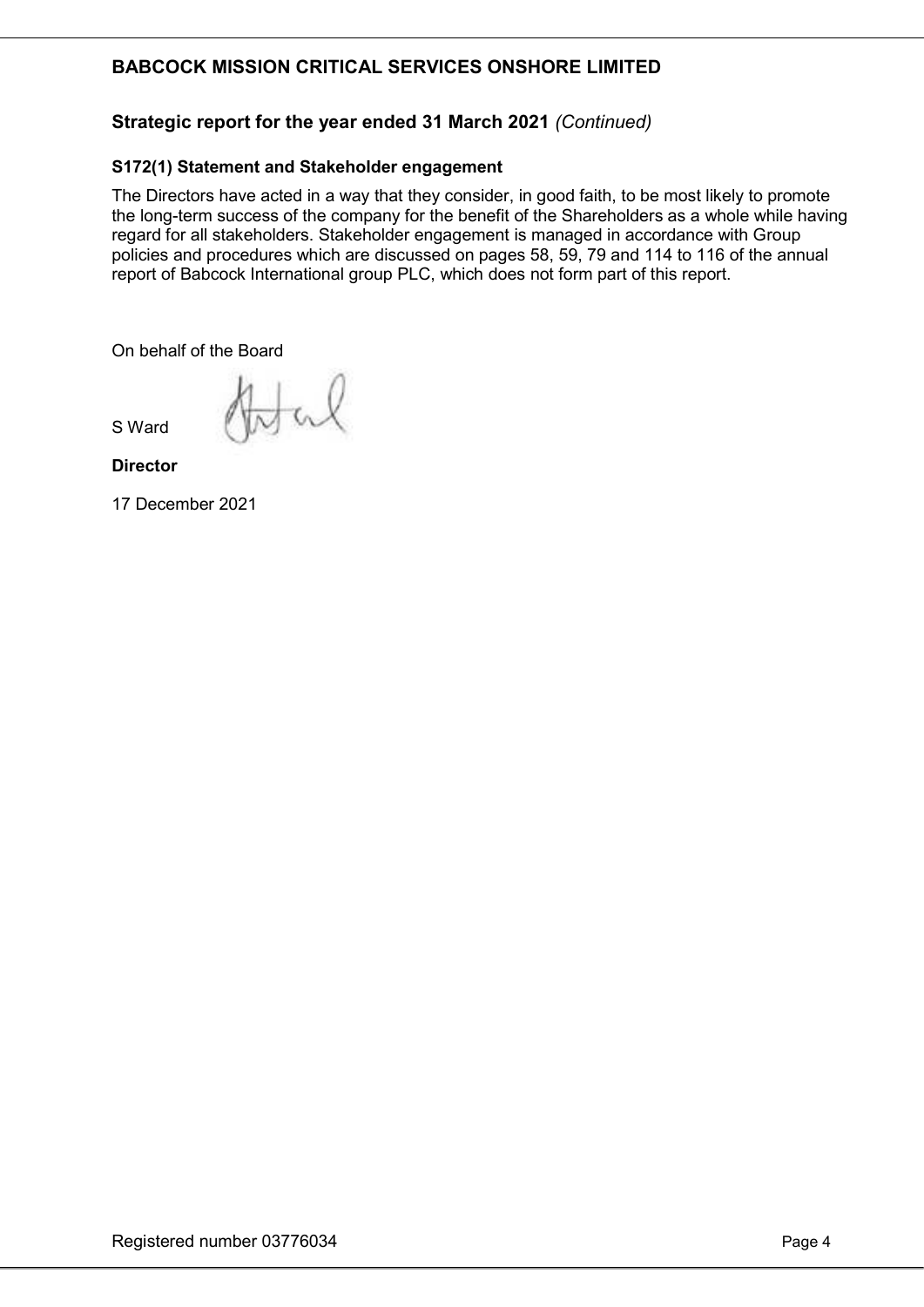## Directors' report for the year ended 31 March 2021

The directors present their report and the audited financial statements of the Company for the year ended 31 March 2021.

#### Dividends

No final dividend for the year ended 31 March 2021 has been declared by the directors (31 March 2020: £nil).

#### Review of Business and Future developments

Information on review of the Company's business during the year, together with information on the Company's risks and uncertainties and future developments, can be found in the strategic report.

#### Financial risk management

The Company's operations expose it to a variety of financial risks that include the effects of changes in price risk, credit risk, liquidity risk and interest rate risk. The Company has in place a risk management programme that seeks to limit adverse effects on the financial performance of the Company by monitoring levels of debt finance and the related finance costs.

Given the size of the Company, the directors have not delegated the responsibility of monitoring financial risk management to a sub-committee of the board. The policies set by the board of directors of Babcock International Group PLC are implemented by the Group and Company's finance departments. The department has a policy and procedures manual that sets out specific guidelines to allow it to manage interest rate risk, credit risk and circumstances where it would be appropriate to use financial instruments to manage these.

#### Price risk

The Company is exposed to price risk as a result of its operations. This risk is mitigated by specific functions which assess pricing in respect of both selling and procurement activities. The Company has no exposure to equity securities price risks as it holds no listed equity investments.

#### Credit risk

The Company has implemented policies that require appropriate credit checks on potential customers before sales are made. The Company also monitors existing customer accounts on an on-going basis and takes appropriate action where necessary to minimise any potential credit risk. Cash and bank balances are held with banks that have been assigned satisfactory credit ratings by international credit rating agencies.

#### Liquidity risk

The Company retains access to pooled cash resources to ensure it has sufficient available funds for operations. The Company also has access to longer term funding from its ultimate parent undertaking if required.

#### Interest rate cash flow risk

The Company has both interest-bearing assets and interest-bearing liabilities. The interestbearing assets earn interest at a fixed rate, with the exception of interest earned on cash balances which accrue interest at a floating rate. Interest-bearing liabilities accrue interest at a floating rate. The Company does not use derivative financial instruments to manage interest rate costs and, as such, no hedge accounting is applied.

#### Foreign exchange risk

The functional and presentational currency of the Company is Sterling. Forex volatility is mainly due the long-term lease commitments held in Euro. The risk is hedged through the use of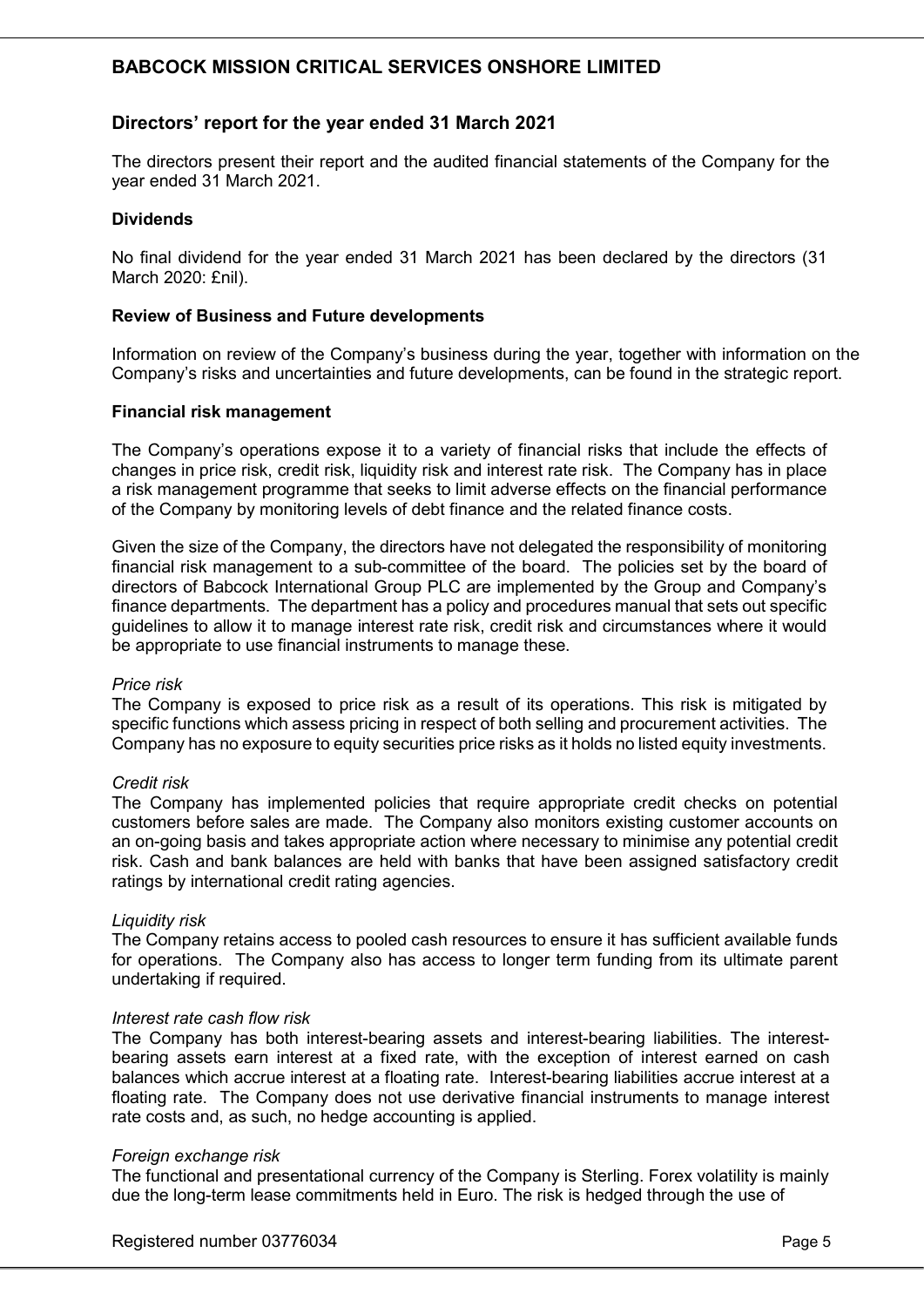## Directors' report for the year ended 31 March 2021 (continued)

#### Financial risk management (continued)

Foreign exchange risk (continued)

Foreign exchange derivatives designated as cash flow hedges.

All treasury transactions are carried out only with prime rated counter-parties. Financial Risk is managed in accordance with Group policies and procedures which are discussed on pages 47 to 49 and Note 2 of the annual report of Babcock International Group PLC, which does not form part of this report.

#### **Directors**

The directors who held office during the year and up to the date of signing the annual report were as follows:

N Arslan (Appointed 1 April 2020 and resigned 15 October 2020) H Belmore P Craig S Ward (Appointed 15 October 2020)

#### Employment of disabled persons

Applications for employment by disabled persons are always fully considered, bearing in mind the respective aptitudes and abilities of the applicant concerned. In the event of members of staff becoming disabled, every effort is made to ensure that their employment with the Company continues and the appropriate training is arranged. It is the policy of the Company that the training, career development and promotion of a disabled person should, as far as possible, be identical to that of a person who does not suffer from a disability.

#### Employee involvement

Consultation with employees or their representatives has continued at all levels, with the aim of ensuring that their views are taken into account when decisions are made that are likely to affect their interests and that all employees are aware of the financial and economic performance of their business units and of the Company as a whole. Communication with all employees continues through the in-house newspaper and newsletters, briefing groups and the distribution of the annual report.

#### Safety policy

The Company recognises the promotion of health and safety at work as an important objective. It is Company policy to take steps to ensure, as far as reasonably practical, the health, safety and welfare of the employees of the Company.

#### Research and development

The Company commits resources to research and development to the extent management considers reasonable for the evolution and development of the business.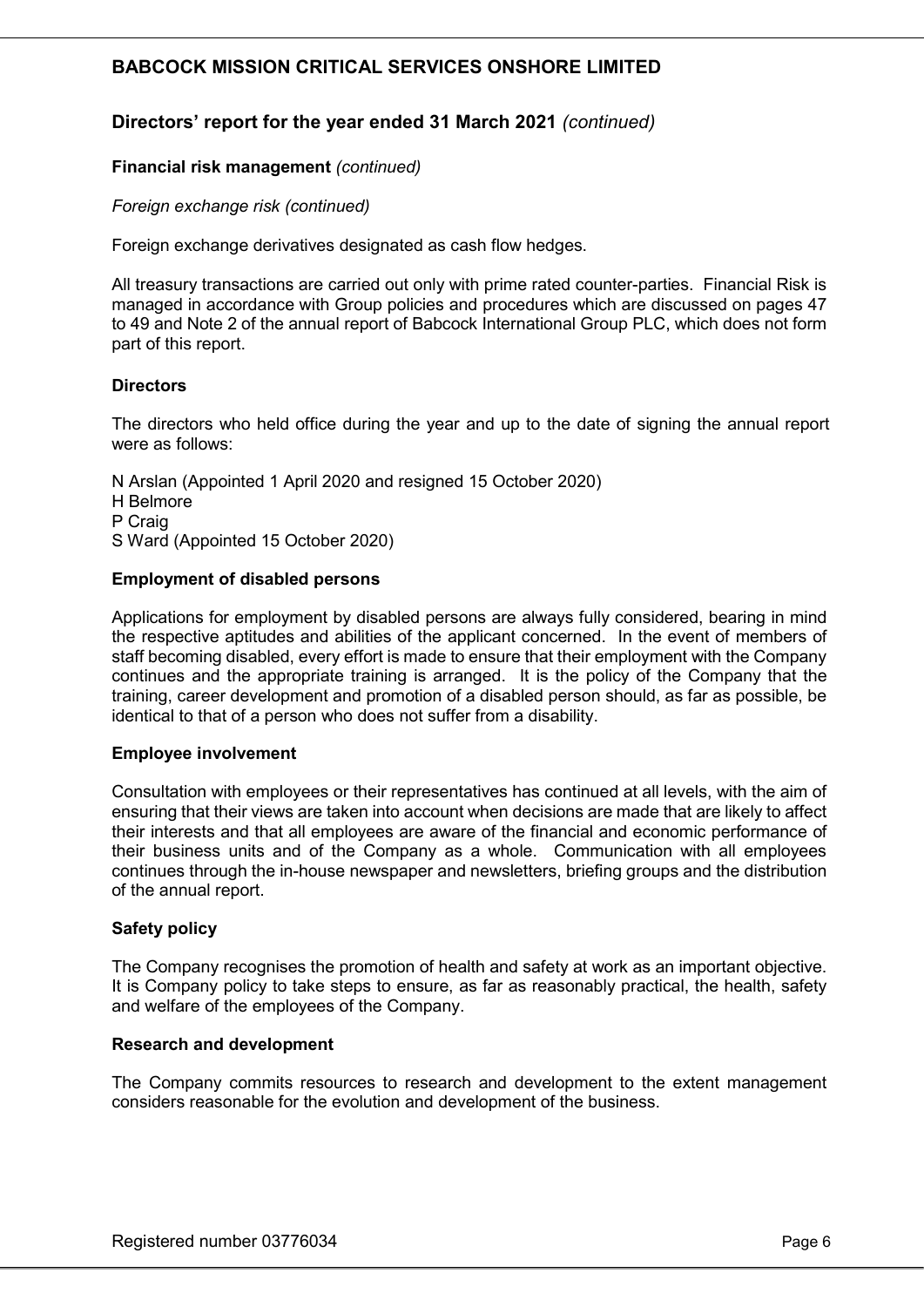## Directors' report for the year ended 31 March 2021 (continued)

#### **Environment**

The Company recognises its responsibility to minimise so far as reasonably possible the potential for adverse impacts from its operations. It aims to achieve the highest standards in environmental management and seek accreditation to appropriate standards where appropriate.

The Company has developed and implemented an environmental policy to ensure that the impact of its activities on the environment is limited to the minimum practicable level.

#### Statement of directors' responsibilities

The directors are responsible for preparing the Strategic report, the Directors' report and the financial statements in accordance with applicable law and regulations.

Company law requires the directors to prepare financial statements for each financial year. Under that law the directors have prepared the financial statements in accordance with United Kingdom Generally Accepted Accounting Practice (United Kingdom Accounting Standards, comprising FRS 101 "Reduced Disclosure Framework", and applicable law). Under company law the directors must not approve the financial statements unless they are satisfied that they give a true and fair view of the state of affairs of the company and of the profit or loss of the company for that period. In preparing the financial statements, the directors are required to:

- select suitable accounting policies and then apply them consistently;
- state whether applicable United Kingdom Accounting Standards, comprising FRS 101, have been followed, subject to any material departures disclosed and explained in the financial statements;
- make judgements and accounting estimates that are reasonable and prudent; and
- prepare the financial statements on the going concern basis unless it is inappropriate to presume that the company will continue in business.

The directors are also responsible for safeguarding the assets of the company and hence for taking reasonable steps for the prevention and detection of fraud and other irregularities.

The directors are responsible for keeping adequate accounting records that are sufficient to show and explain the company's transactions and disclose with reasonable accuracy at any time the financial position of the company and enable them to ensure that the financial statements comply with the Companies Act 2006.

#### Qualifying third party indemnity provisions

Babcock International Group PLC provides protections for directors of companies within the Group against personal financial exposure they may incur in their capacity as such. These include qualifying third party indemnity provisions (as defined by Companies Act 2006) for the benefit of members of Babcock International Group PLC, including, where applicable, in their capacity as a director of the Company and other companies within the Group. These indemnities came into force in 2012 and remain in force.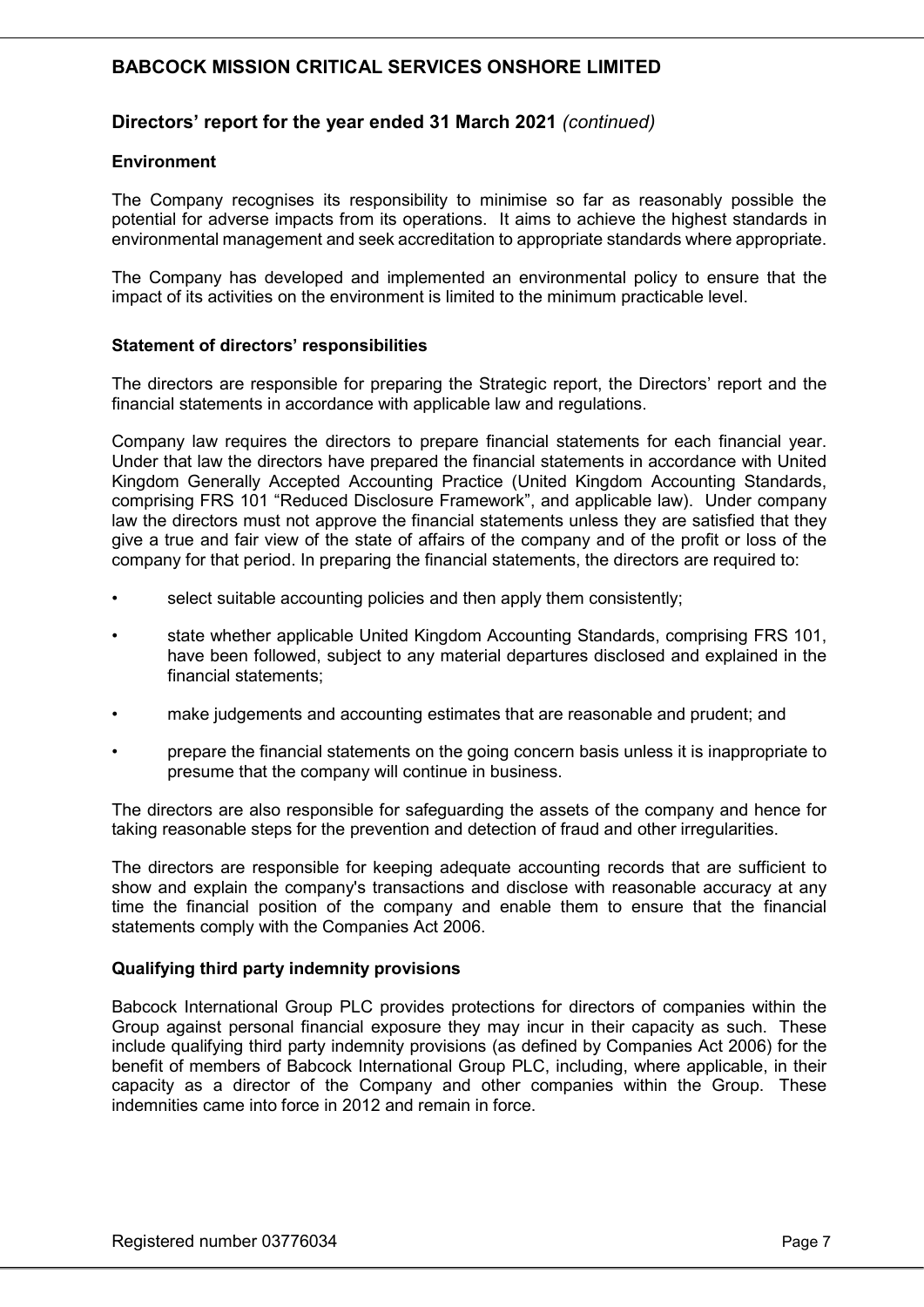## Directors' report for the year ended 31 March 2021 (continued)

#### Statement of disclosure of information to auditors

Each director, as at the date of this report, has confirmed that in so far as they are aware there is no relevant audit information of which the Company's auditors are unaware, and they have taken all the steps that they ought to have taken as a director in order to make themselves aware of any relevant audit information and to establish that the Company's auditors are aware of this information.

#### Going concern

After making enquiries, the directors have a reasonable expectation that the Company has adequate resources to continue in operational existence for the foreseeable future. Accordingly, the directors consider it appropriate to continue to adopt the going concern basis in preparing these financial statements.

The parent company Babcock (UK) Holdings Ltd has confirmed that they will provide support to allow the Company to meet financial obligations and liabilities as they fall due for a period of no less than 12 months from the date of signing these financial statements. Accordingly, the directors consider it appropriate to continue to adopt the going concern basis in preparing these financial statements.

The Company has undertaken a strategic review of its operating model as part of a wider project performed across the Group, and the Company has made a number of changes to reduce its cost base and approach to considering new business opportunities.

#### Reappointment of auditors

PricewaterhouseCoopers LLP has now completed its final audit as external auditor. Deloitte LLP has been selected as the company's external auditor for the financial year ending 31 March 2022 following shareholder approval at the Annual General Meeting.

On behalf of the Board

S Ward

**Director** 

17 December 2021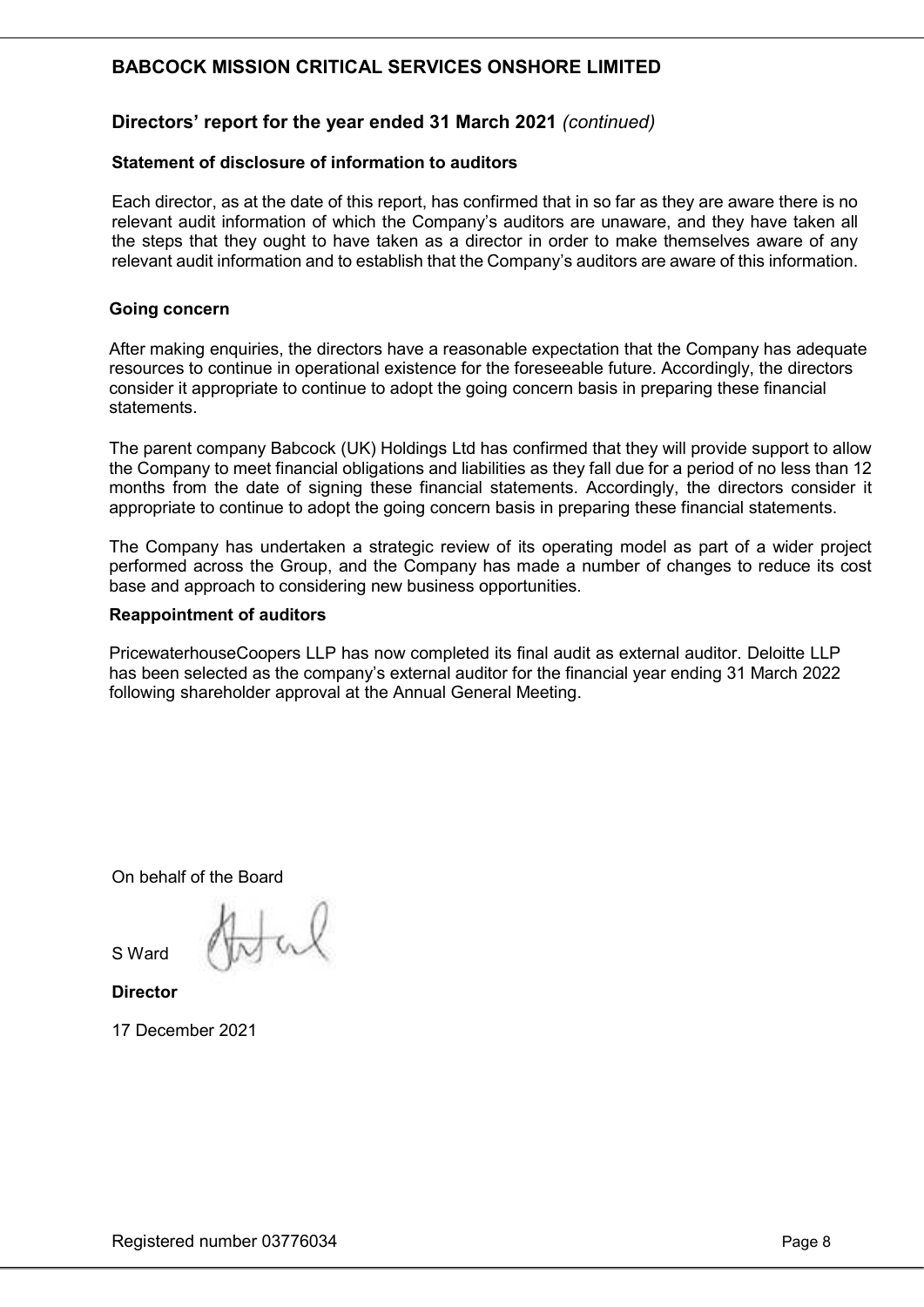# Independent auditors' report to the members of Babcock Mission Critical Services Onshore Limited

# Report on the audit of the financial statements

## Opinion

In our opinion, Babcock Mission Critical Services Onshore Limited's financial statements:

- give a true and fair view of the state of the company's affairs as at 31 March 2021 and of its profit for the year then ended;
- have been properly prepared in accordance with United Kingdom Generally Accepted Accounting Practice (United Kingdom Accounting Standards, comprising FRS 101 "Reduced Disclosure Framework", and applicable law); and
- have been prepared in accordance with the requirements of the Companies Act 2006.

We have audited the financial statements, included within the Annual Report, which comprise: the Balance sheet as at 31 March 2021; the Income statement, Statement of comprehensive income and Statement of changes in equity for the year then ended; and the notes to the financial statements, which include a description of the significant accounting policies.

## Basis for opinion

We conducted our audit in accordance with International Standards on Auditing (UK) ("ISAs (UK)") and applicable law. Our responsibilities under ISAs (UK) are further described in the Auditors' responsibilities for the audit of the financial statements section of our report. We believe that the audit evidence we have obtained is sufficient and appropriate to provide a basis for our opinion.

#### Independence

We remained independent of the company in accordance with the ethical requirements that are relevant to our audit of the financial statements in the UK, which includes the FRC's Ethical Standard, and we have fulfilled our other ethical responsibilities in accordance with these requirements.

## Conclusions relating to going concern

Based on the work we have performed, we have not identified any material uncertainties relating to events or conditions that, individually or collectively, may cast significant doubt on the company's ability to continue as a going concern for a period of at least twelve months from when the financial statements are authorised for issue.

In auditing the financial statements, we have concluded that the directors' use of the going concern basis of accounting in the preparation of the financial statements is appropriate.

However, because not all future events or conditions can be predicted, this conclusion is not a guarantee as to the company's ability to continue as a going concern.

Our responsibilities and the responsibilities of the directors with respect to going concern are described in the relevant sections of this report.

## Reporting on other information

The other information comprises all of the information in the Annual Report other than the financial statements and our auditors' report thereon. The directors are responsible for the other information. Our opinion on the financial statements does not cover the other information and, accordingly, we do not express an audit opinion or, except to the extent otherwise explicitly stated in this report, any form of assurance thereon.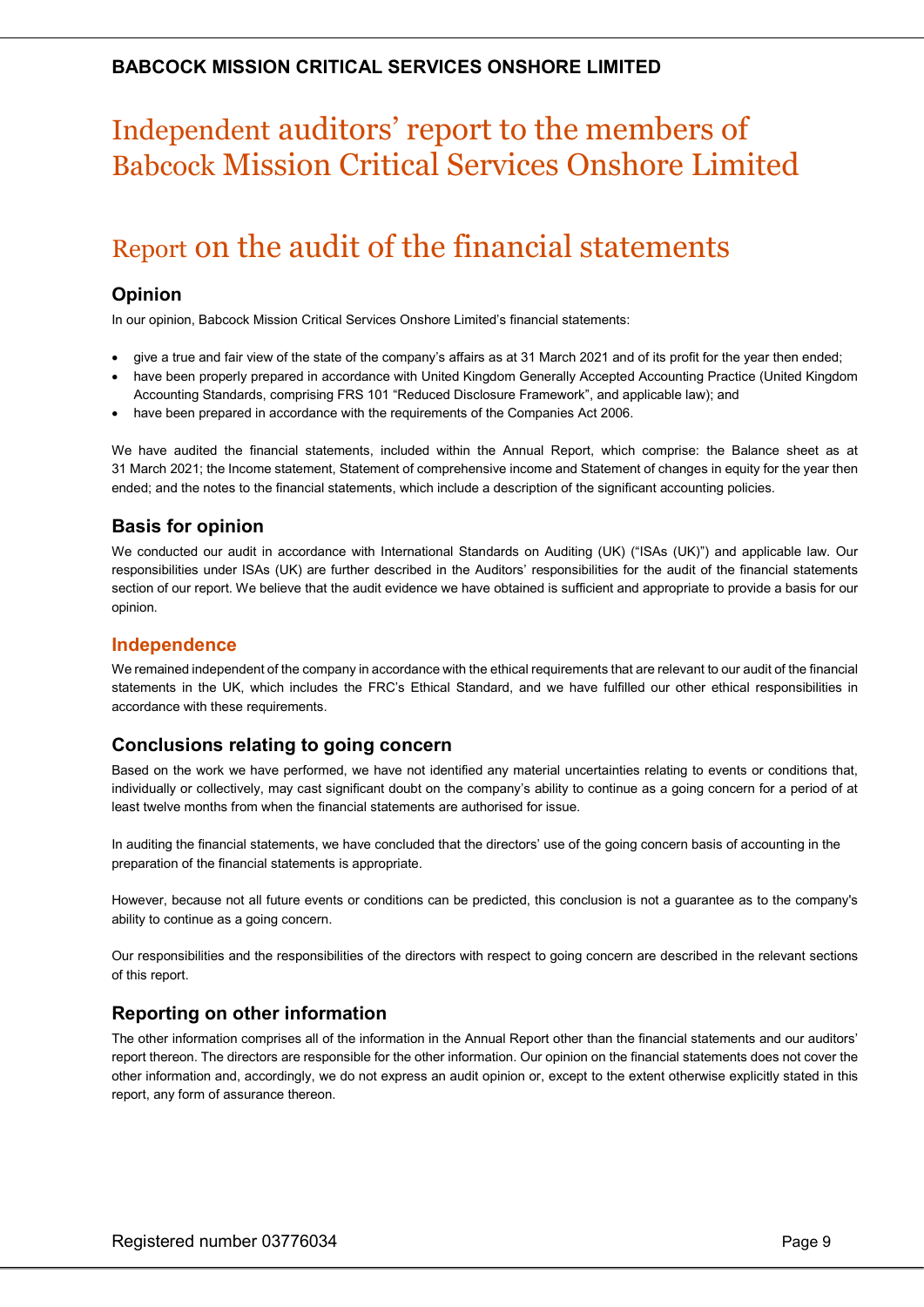## Independent auditors' report to the members of Babcock Mission Critical Services Onshore Limited (continued)

## Reporting on other information (continued)

In connection with our audit of the financial statements, our responsibility is to read the other information and, in doing so, consider whether the other information is materially inconsistent with the financial statements or our knowledge obtained in the audit, or otherwise appears to be materially misstated. If we identify an apparent material inconsistency or material misstatement, we are required to perform procedures to conclude whether there is a material misstatement of the financial statements or a material misstatement of the other information. If, based on the work we have performed, we conclude that there is a material misstatement of this other information, we are required to report that fact. We have nothing to report based on these responsibilities.

With respect to the Strategic report and Directors' report, we also considered whether the disclosures required by the UK Companies Act 2006 have been included.

Based on our work undertaken in the course of the audit, the Companies Act 2006 requires us also to report certain opinions and matters as described below.

## Strategic report and Directors' report

In our opinion, based on the work undertaken in the course of the audit, the information given in the Strategic report and Directors' report for the year ended 31 March 2021 is consistent with the financial statements and has been prepared in accordance with applicable legal requirements.

In light of the knowledge and understanding of the company and its environment obtained in the course of the audit, we did not identify any material misstatements in the Strategic report and Directors' report.

## Responsibilities for the financial statements and the audit

#### Responsibilities of the directors for the financial statements

As explained more fully in the Statement of directors' responsibilities, the directors are responsible for the preparation of the financial statements in accordance with the applicable framework and for being satisfied that they give a true and fair view. The directors are also responsible for such internal control as they determine is necessary to enable the preparation of financial statements that are free from material misstatement, whether due to fraud or error.

In preparing the financial statements, the directors are responsible for assessing the company's ability to continue as a going concern, disclosing, as applicable, matters related to going concern and using the going concern basis of accounting unless the directors either intend to liquidate the company or to cease operations, or have no realistic alternative but to do so.

#### Auditors' responsibilities for the audit of the financial statements

Our objectives are to obtain reasonable assurance about whether the financial statements as a whole are free from material misstatement, whether due to fraud or error, and to issue an auditors' report that includes our opinion. Reasonable assurance is a high level of assurance, but is not a guarantee that an audit conducted in accordance with ISAs (UK) will always detect a material misstatement when it exists. Misstatements can arise from fraud or error and are considered material if, individually or in the aggregate, they could reasonably be expected to influence the economic decisions of users taken on the basis of these financial statements.

Irregularities, including fraud, are instances of non-compliance with laws and regulations. We design procedures in line with our responsibilities, outlined above, to detect material misstatements in respect of irregularities, including fraud. The extent to which our procedures are capable of detecting irregularities, including fraud, is detailed below.

Based on our understanding of the company and industry, we identified that the principal risks of non-compliance with laws and regulations related to UK tax legislation, employment regulations and aviation related health and safety matters, and we considered the extent to which non-compliance might have a material effect on the financial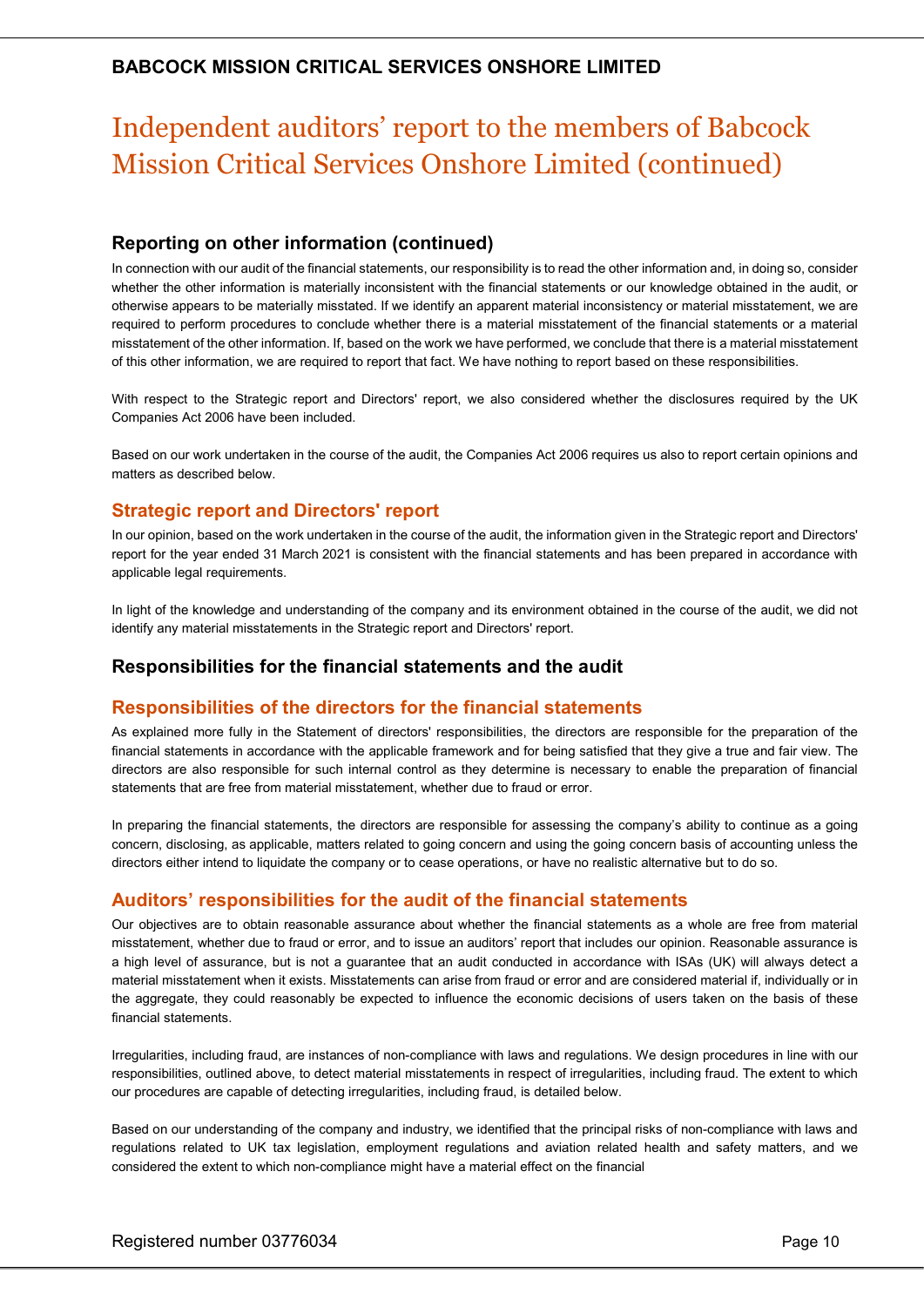# Independent auditors' report to the members of Babcock Mission Critical Services Onshore Limited (continued)

## Auditors' responsibilities for the audit of the financial statements (continued)

statements. We also considered those laws and regulations that have a direct impact on the financial statements such as the Companies Act 2006. We evaluated management's incentives and opportunities for fraudulent manipulation of the financial statements (including the risk of override of controls), and determined that the principal risks were related to the recording of fraudulent accounting entries designed to overstate the financial performance of the company. Audit procedures performed by the engagement team included:

- Confirmation and enquiry of management and those charged with governance over compliance with financial reporting and taxation legislation, including consideration of any actual or potential litigation or claims.
- Reviewing relevant minutes of director board meetings.
- Challenging assumptions and judgements made by management in their significant accounting estimates, in particular in relation to the impairment assessment of property, plant and equipment and right-of-use assets.
- Identifying and testing journal entries posted with unusual account combinations.

There are inherent limitations in the audit procedures described above. We are less likely to become aware of instances of noncompliance with laws and regulations that are not closely related to events and transactions reflected in the financial statements. Also, the risk of not detecting a material misstatement due to fraud is higher than the risk of not detecting one resulting from error, as fraud may involve deliberate concealment by, for example, forgery or intentional misrepresentations, or through collusion.

A further description of our responsibilities for the audit of the financial statements is located on the FRC's website at: www.frc.org.uk/auditorsresponsibilities. This description forms part of our auditors' report.

## Use of this report

This report, including the opinions, has been prepared for and only for the company's members as a body in accordance with Chapter 3 of Part 16 of the Companies Act 2006 and for no other purpose. We do not, in giving these opinions, accept or assume responsibility for any other purpose or to any other person to whom this report is shown or into whose hands it may come save where expressly agreed by our prior consent in writing.

# Other required reporting

## Companies Act 2006 exception reporting

Under the Companies Act 2006 we are required to report to you if, in our opinion:

- we have not obtained all the information and explanations we require for our audit; or
- adequate accounting records have not been kept by the company, or returns adequate for our audit have not been received from branches not visited by us; or
- certain disclosures of directors' remuneration specified by law are not made; or
- the financial statements are not in agreement with the accounting records and returns.

We have no exceptions to report arising from this responsibility.

Jonathan Bound (Senior Statutory Auditor)

for and on behalf of PricewaterhouseCoopers LLP Chartered Accountants and Statutory Auditors Bristol 17 December 2021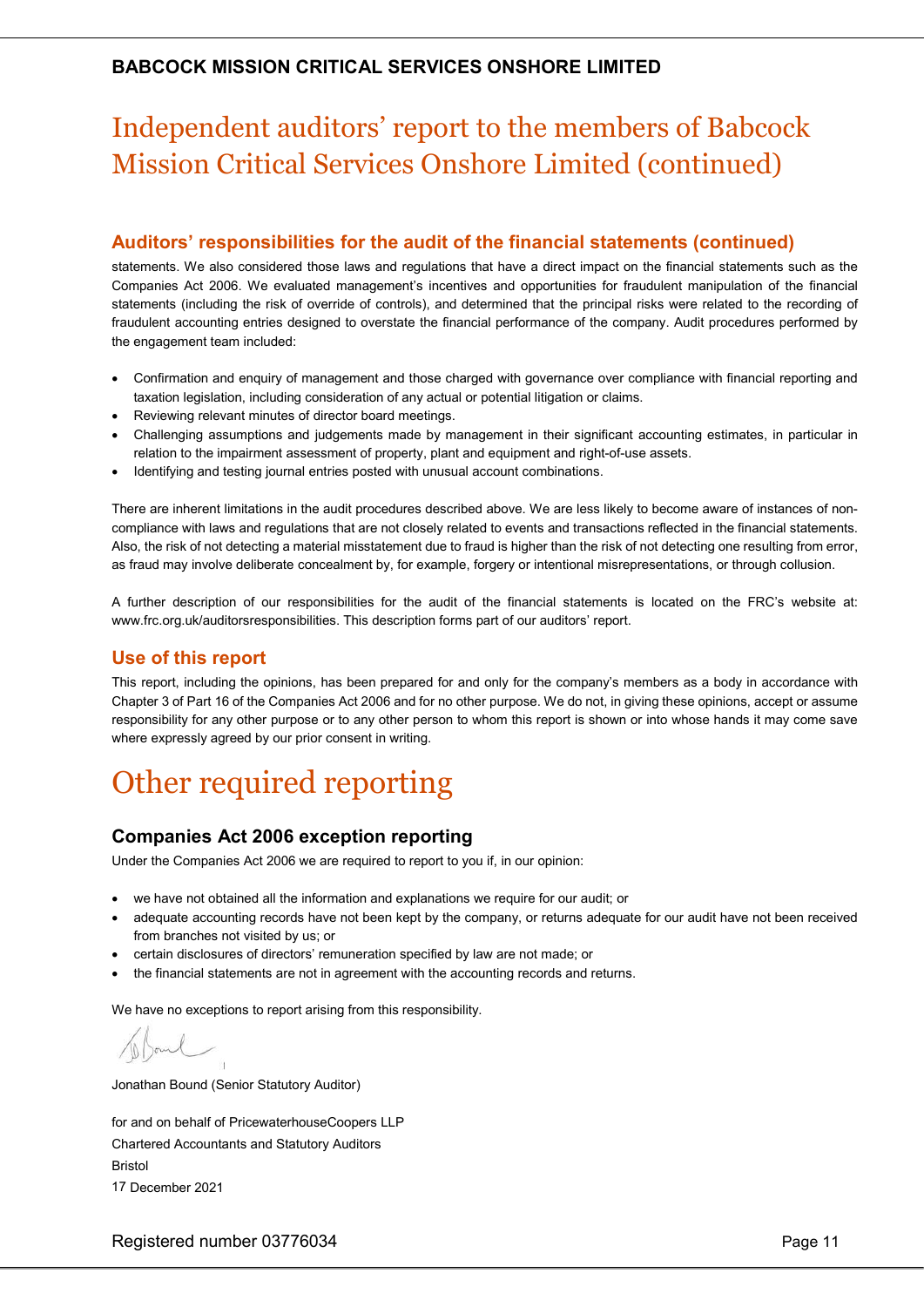#### Income statement

for the year ended 31 March 2021

|                                                                                                                                          | <b>Note</b>         | 2021<br>£000                               | 2020<br>£000        |
|------------------------------------------------------------------------------------------------------------------------------------------|---------------------|--------------------------------------------|---------------------|
| <b>Revenue</b><br>Cost of sales                                                                                                          | 4                   | 34,078<br>(35, 972)                        | 38,968<br>(39, 468) |
| <b>Gross Loss</b>                                                                                                                        |                     | (1,894)                                    | (500)               |
| Loss on sale of tangible fixed assets<br>Administrative expenses<br><b>Exceptional Items</b><br>Income from shares in group undertakings | 5                   | (1, 258)<br>(3, 160)<br>(14,006)<br>56,831 | (224)<br>(5, 105)   |
| Profit/(Loss) before interest and taxation                                                                                               | 6                   | 36,513                                     | (5,829)             |
| Finance income<br>Finance costs                                                                                                          | 7<br>$\overline{7}$ | 3<br>(786)                                 | 14<br>(991)         |
| Profit/(Loss) before income tax                                                                                                          |                     | 35,730                                     | (6,806)             |
| Income tax (expense)/credit                                                                                                              | 10                  | (3,039)                                    | 946                 |
| Profit/(Loss) for the financial year                                                                                                     |                     | 32,691                                     | (5,860)             |
| All of the above results derive from continuing operations.                                                                              |                     |                                            |                     |
| <b>Statement of comprehensive Income</b><br>for the year ended 31 March 2021                                                             |                     |                                            |                     |
|                                                                                                                                          |                     | 2021<br>£000                               | 2020<br>£000        |
| Profit/(Loss) for the financial year                                                                                                     |                     | 32,691                                     | (5,860)             |
| Other comprehensive income/(expense):<br>Items that may be subsequently reclassified to<br>income statement:                             |                     |                                            |                     |
| Fair value adjustment of foreign exchange hedges                                                                                         |                     | (285)                                      | 567                 |

Total comprehensive income/(expense) for the **year**  $32,406$   $(5,293)$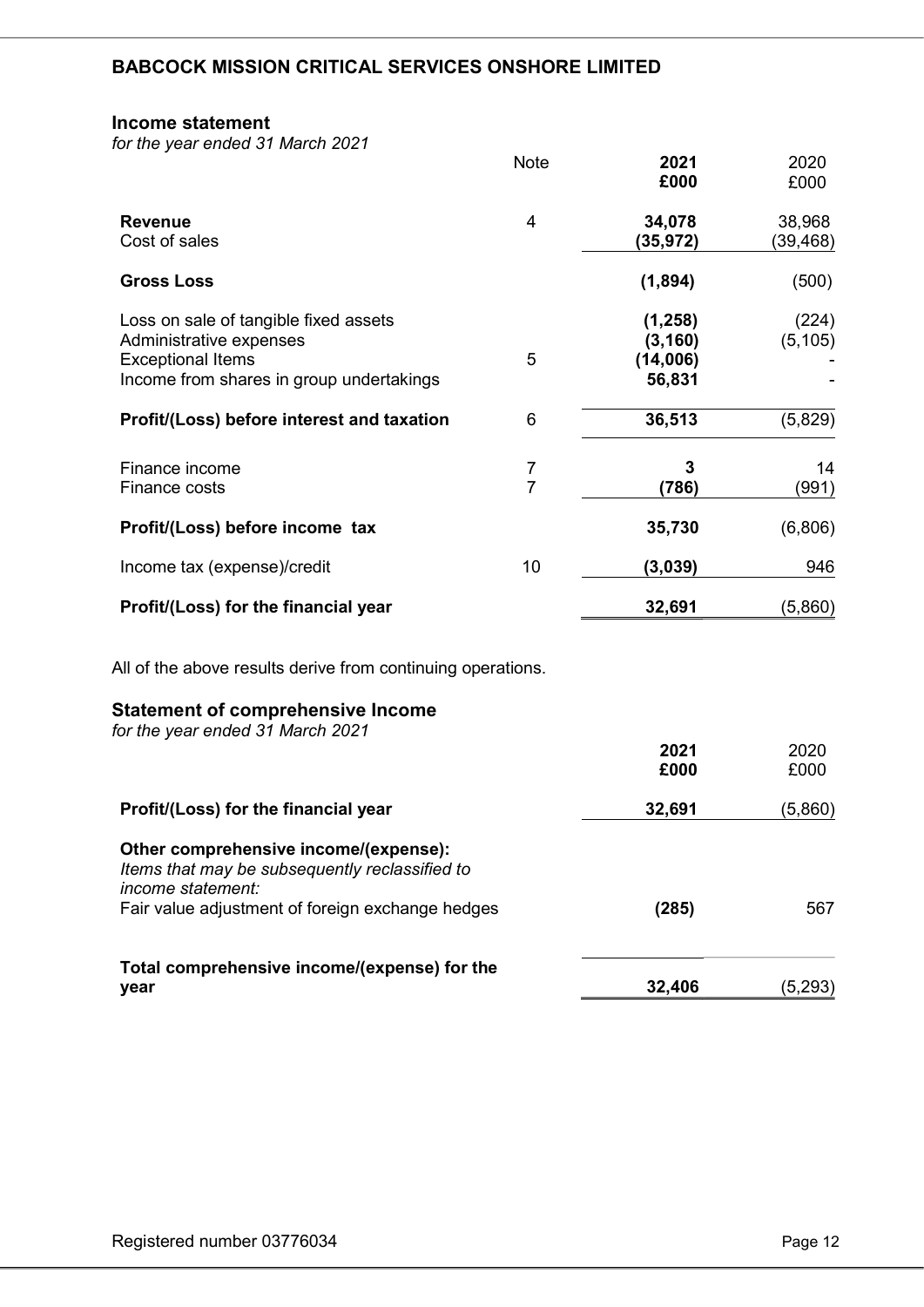#### Balance sheet

as at 31 March 2021

|                                                | <b>Note</b> | 2020<br>£000 | 2020<br>£000 |
|------------------------------------------------|-------------|--------------|--------------|
| <b>Non-current assets</b>                      |             |              |              |
| Investments                                    | 11          |              |              |
| Intangible assets                              | 12          | 25           | 44           |
| Tangible assets                                | 13          | 39,228       | 6,035        |
| Right-of-use assets                            | 14          | 17,025       | 25,598       |
|                                                |             | 56,278       | 31,677       |
| <b>Current assets</b>                          |             |              |              |
| Inventories                                    | 15          | 2,133        | 3,603        |
| Trade and other receivables                    | 16          | 15,033       | 8,748        |
| Cash and cash equivalents                      |             | 2,794        | 4,809        |
| Deferred tax asset                             | 20          |              | 517          |
|                                                |             | 19,960       | 17,677       |
| <b>Current assets/(liabilities)</b>            |             |              |              |
| Trade and other payables - amounts falling due |             |              |              |
| within one year                                | 17          | (9, 248)     | (16, 413)    |
| <b>Derivative Financial Instruments</b>        | 18          | (343)        | (193)        |
| Lease liabilities                              | 19          | (5, 797)     | (6, 211)     |
| Net current assets/(liabilities)               |             | 4,572        | (5, 140)     |
| <b>Total assets less current liabilities</b>   |             | 60,850       | 26,537       |
| Trade and other payables – amounts falling due |             |              |              |
| after more than one year                       | 17          | (179)        |              |
| <b>Derivative Financial Instruments</b>        | 18          | (588)        | (452)        |
| Lease liabilities                              | 19          | (15, 904)    | (20, 901)    |
| Deferred tax liability                         | 20          | (6, 589)     |              |
| <b>Net assets</b>                              |             | 37,590       | 5,184        |
| <b>Equity</b><br>Called up share capital       | 21          | 1,667        | 1,667        |
| Other reserves                                 |             | (879)        | (594)        |
| Retained earnings                              |             | 36,802       | 4,111        |
| <b>Total shareholders' funds</b>               |             | 37,590       | 5,184        |

The notes on pages 15 to 33 are an integral part of these financial statements.

The financial statements on pages 12 to 33 were approved by the board of directors on 17 December 2021 and signed on its behalf by:

S Ward **Director** 

Registered number 03776034 Page 13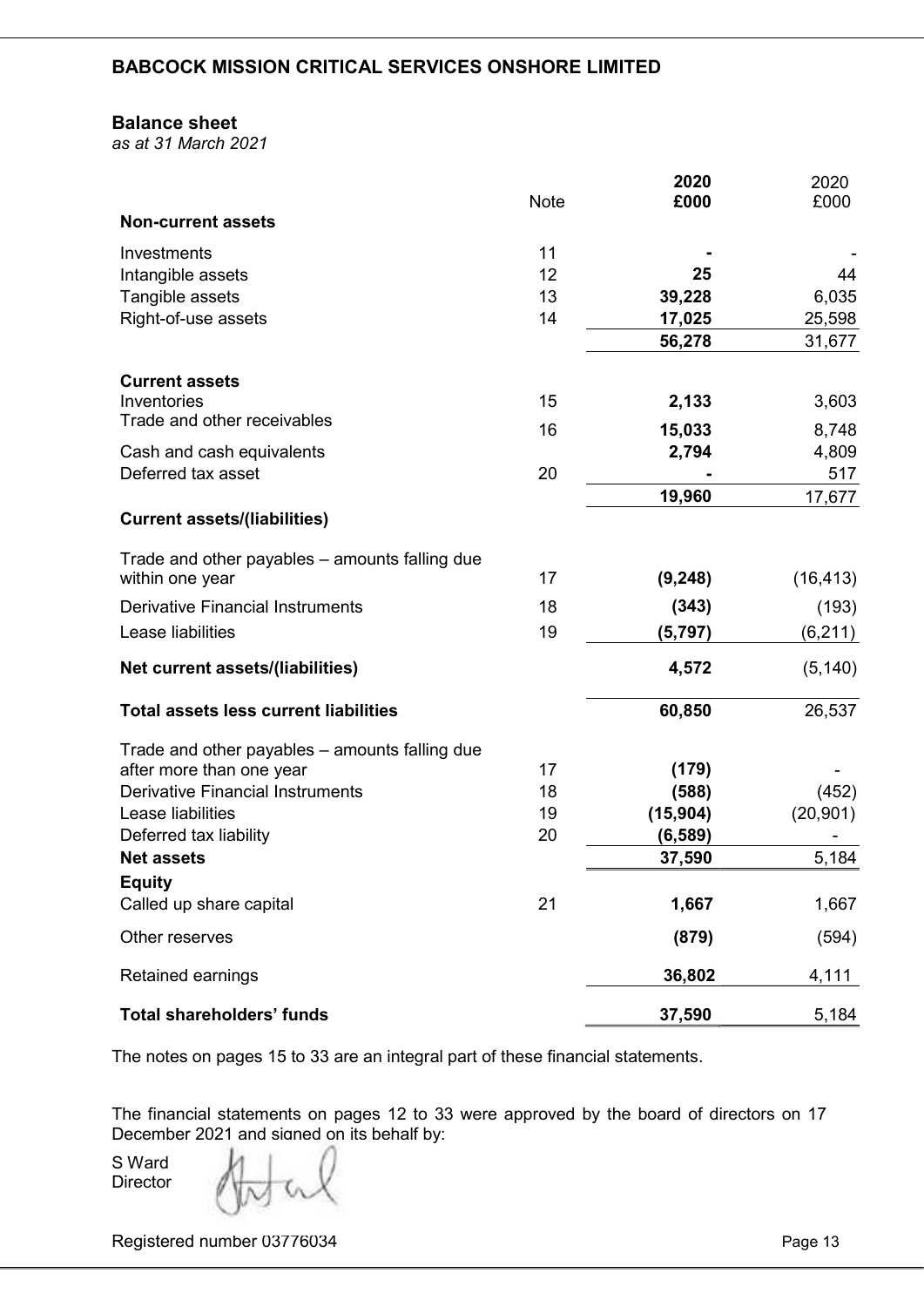## Statement of changes in equity

for the year ended 31 March 2021

|                                                   | Called up<br>share capital | <b>Revaluation</b><br>reserve | <b>Hedging</b><br>reserve | <b>Retained</b><br>earnings | <b>Total</b> |
|---------------------------------------------------|----------------------------|-------------------------------|---------------------------|-----------------------------|--------------|
|                                                   | £000                       | £000                          | £000                      | £000                        | £000         |
| <b>Balance at 1 April 2019</b>                    | 1,667                      | 51                            | (1, 212)                  | 9,971                       | 10,477       |
| Loss for the year                                 |                            |                               |                           | (5,860)                     | (5,860)      |
| <b>Other Comprehensive</b><br>Income              |                            |                               | 567                       |                             | 567          |
| Total comprehensive<br><b>Expense</b>             |                            |                               | 567                       | (5,860)                     | (5,293)      |
| <b>Balance at 1 April 2020</b>                    | 1,667                      | 51                            | (645)                     | 4,111                       | 5,184        |
| Profit for the year<br><b>Other Comprehensive</b> |                            |                               |                           | 32,691                      | 32,691       |
| Expense                                           |                            |                               | (285)                     |                             | (285)        |
| Total comprehensive                               |                            |                               |                           |                             |              |
| Income for the year                               |                            |                               | (285)                     | 32,691                      | 32,406       |
| <b>Balance at 31 March</b><br>2021                | 1,667                      | 51                            | (930)                     | 36,802                      | 37,590       |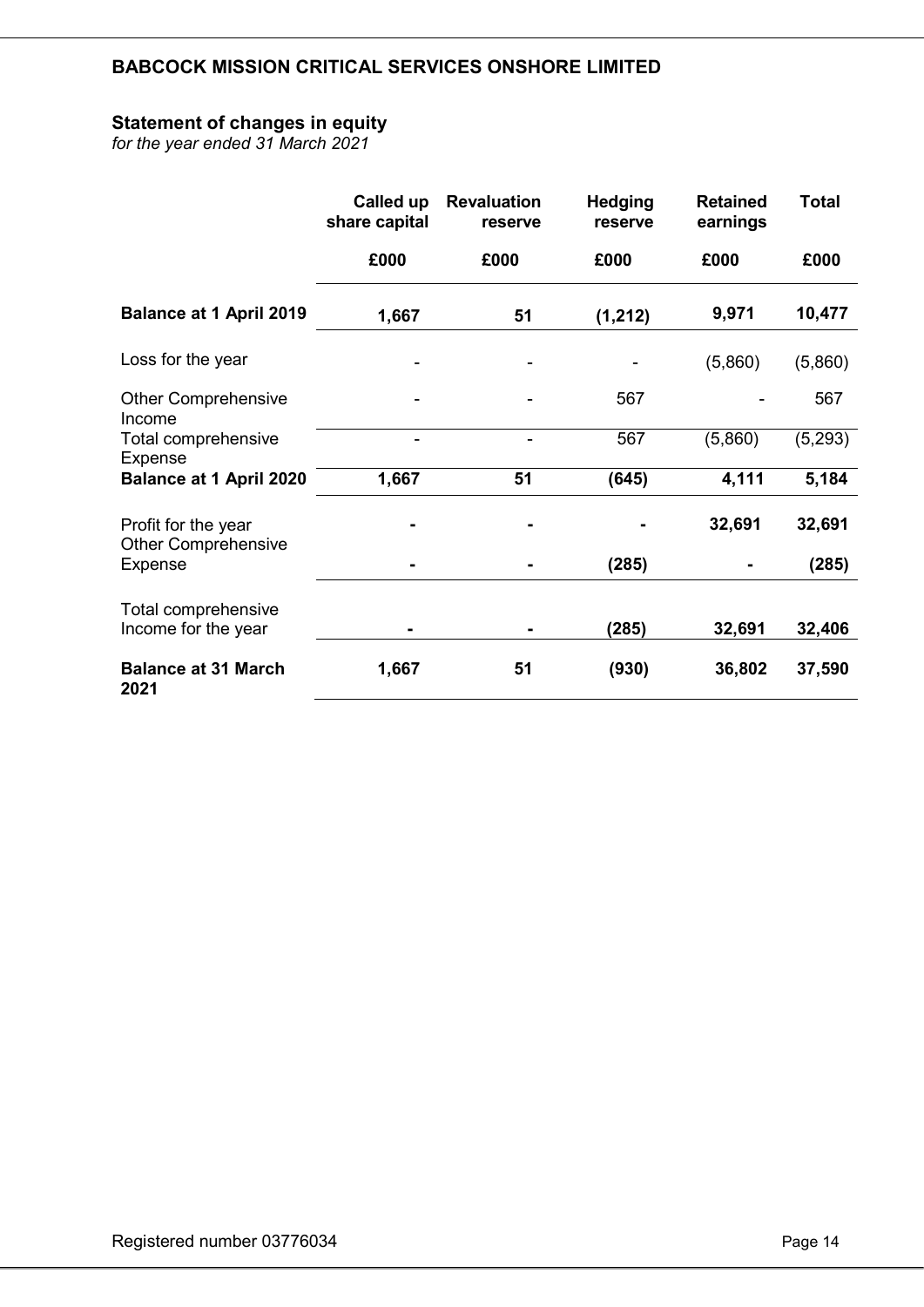## Notes to the financial statements

#### 1 General information

Babcock Mission Critical Services Onshore Limited is a private company limited by shares which is incorporated and domiciled in the UK. The address of the registered Office is 33 Wigmore Street, London W1U 1QX.

#### 2 Summary of significant accounting policies

The principal accounting policies applied in the preparation of these financial statements are set out below. These policies have been consistently applied to all the years presented.

#### Basis of preparation

The financial statements have been prepared in accordance with Financial Reporting Standard 101, 'Reduced Disclosure Framework' (FRS 101).

These financial statements are prepared on a going concern basis, under the historical cost convention, as modified by the revaluation of derivative financial assets and liabilities measured at fair value through profit and loss in accordance with the Companies Act 2006 as applicable to companies using FRS101. The financial statements are prepared in sterling which is the functional currency of the Company and rounded to the nearest £'000.

The preparation of financial statements in conformity with FRS 101 requires the use of certain critical accounting estimates. It also requires management to exercise its judgement in the process of applying the Company's accounting policies. The areas involving a higher degree of judgement or complexity, or areas where assumptions and estimates are significant to the financial statements are disclosed in note 3.

The Company is a wholly owned subsidiary of Babcock Mission Critical Services Design and Completions Limited and of its ultimate parent, Babcock International Group PLC. It is included in the consolidated financial statements of Babcock International Group PLC which are publicly available.

The following exemptions from the requirements of IFRS have been applied in the preparation of these financial statements, in accordance with FRS 101:

- a) IFRS 7, 'Financial instruments: Disclosures'
- b) Paragraphs 91 to 99 of IFRS 13 'Fair value measurement' (disclosure of valuation techniques and inputs used for fair value measurement of assets and liabilities)
- c) Paragraph 38 of IAS 1, 'Presentation of financial statements' comparative information in respect of:
- paragraph 79(a) (iv) of IAS 1 Share capital and reserves;
- paragraph 73(e) of IAS 16 Property, plant and equipment; and
- paragraph 118(e) of IAS 38 Intangible assets (reconciliations between the carrying amount at the beginning and end of the period)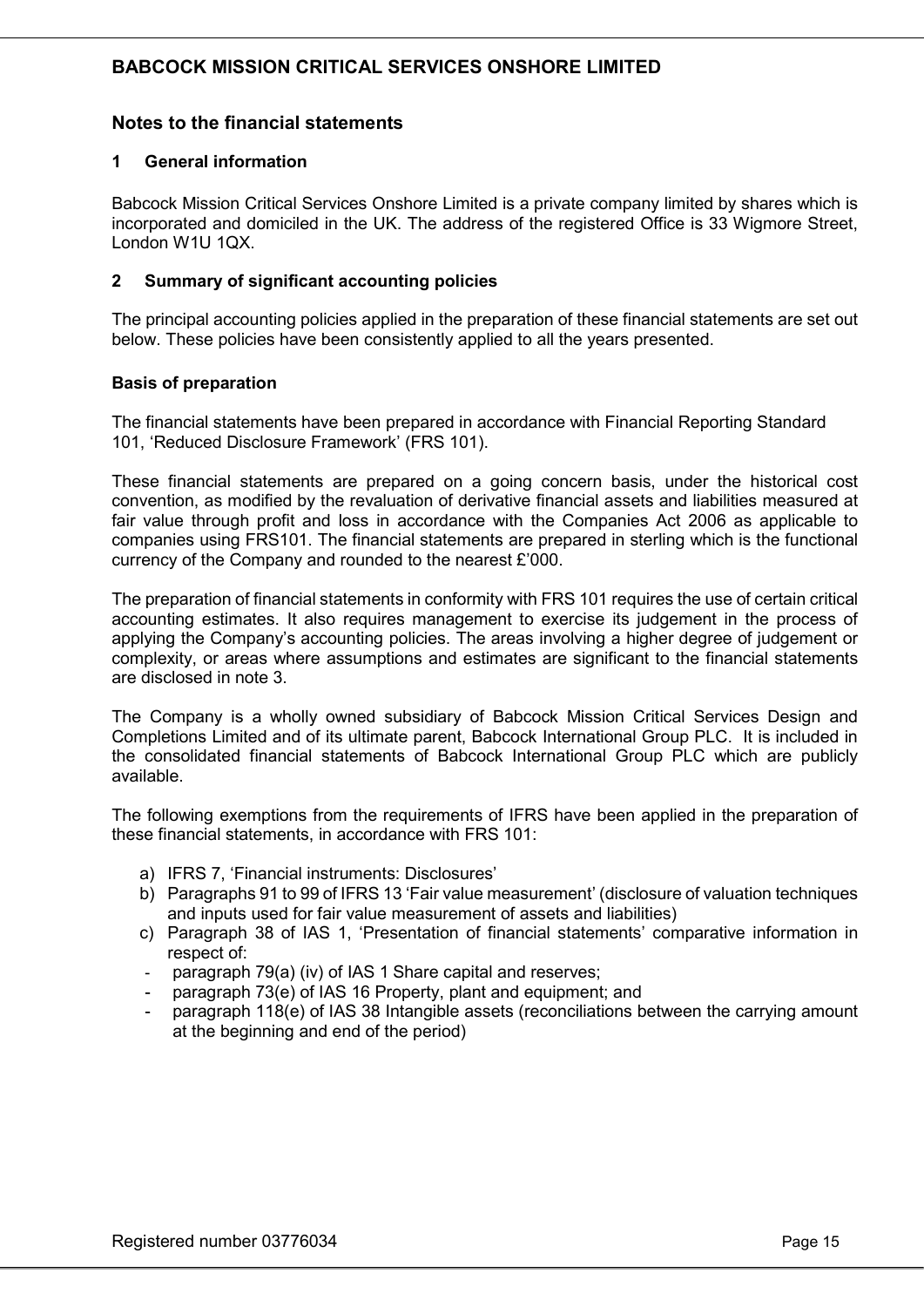## Notes to the financial statements (continued)

#### 2 Summary of significant accounting policies (continued)

#### Basis of preparation (continued)

- d) The following paragraphs of IAS 1, 'Presentation of financial statements':
- 10(d), 10(f), 16, 38, 40, 111, and 134-136
- e) IAS 7, 'Statement of cash flows'
- f) Paragraph 30 and 31 of IAS 8 'Accounting policies, changes in accounting estimates and errors'
- g) Paragraph 17 of IAS 24, 'Related party transactions' in respect of key management compensation
- h) The requirements of IAS 24, 'Related party disclosures' to disclose related party transactions entered into between two or more members of a group.

#### Going Concern

After making enquiries, the directors have a reasonable expectation that the Company has adequate resources to continue in operational existence for the foreseeable future. Accordingly, the directors consider it appropriate to continue to adopt the going concern basis in preparing these financial statements.

The parent company Babcock (UK) Holdings Ltd has confirmed that they will provide support to allow the Company to meet financial obligations and liabilities as they fall due for a period of no less than 12 months from the date of signing these financial statements. Accordingly, the directors consider it appropriate to continue to adopt the going concern basis in preparing these financial statements.

#### Adoption of new and revised standards

There are no amendments to accounting standards, or IFRIC interpretations that are effective for the year ended 31 March 2021 that have a material impact on the company's financial statements.

#### Changes in accounting policies

Management implemented one change in accounting policy during the year ended 31 March 2021.

Management amended the Company's accounting policy regarding Power By the Hour agreements. At 31 March 2021 this change in policy increases property, plant and equipment by £765k and reduces trade and other receivables by £6.8 million. Further information is detailed in note 5. This change did not affect the comparative financial statements.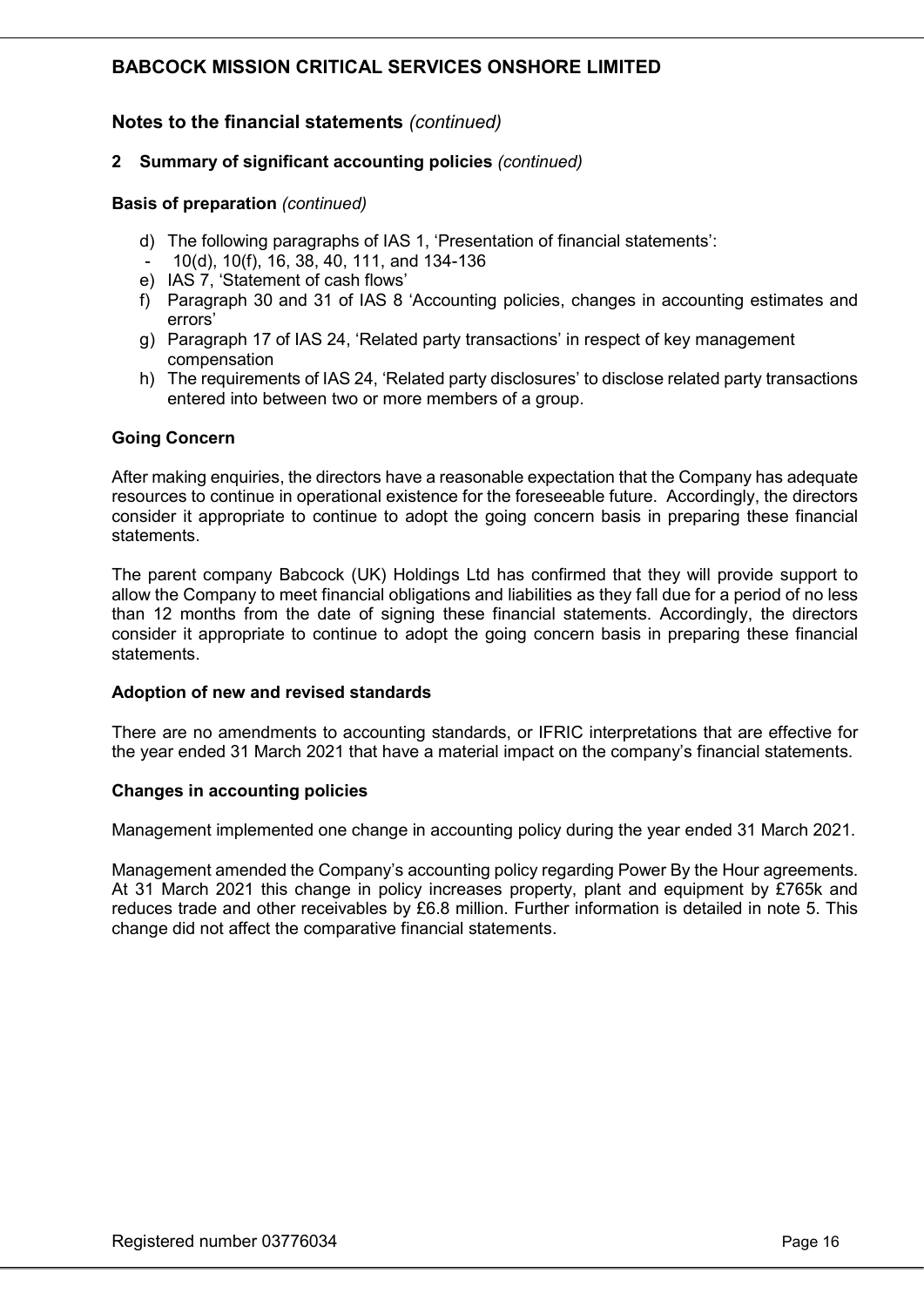## Notes to the financial statements (continued)

#### 2 Summary of significant accounting policies (continued)

#### **Revenue**

Revenue recognised represents income derived from contracts with customers for the provision of goods and services in the ordinary course of business. Revenue is recognised in line with IFRS 15, Revenue from Contracts with Customers. IFRS 15 requires the identification of performance obligations in contracts, allocation of the contract price to the performance obligations and recognition of revenue as performance obligations are satisfied.

(a) Performance obligations

Contracts are assessed to identify each promise to transfer either a distinct good or service or a series of distinct goods or services that are substantially the same and have the same pattern of transfer to the customer. Goods and services are distinct and accounted for as separate performance obligations if the customer can benefit from them either on their own or together with other resources readily available to the customer and they are separately identifiable in the contract.

The integrated output nature of many of the goods and services provided by the Company can result in contracts with one performance obligation.

(b) Allocation of contract price to performance obligations

The contract price represents the amount of consideration which the Company expects to receive in exchange for delivering the promised goods or services to the customer. Variable consideration is included in the contract price on the most likely outcome basis but only to the extent that it is highly probable that it will not reverse in the future. Given the bespoke nature of many of the goods and services the Company provides, stand-alone selling prices are generally not available and, in these circumstances, the Company allocates the contract price to performance obligations based on cost plus margin, in accordance with the Group's pricing principles. The Company's contracts typically do not include significant financing components.

(c) Revenue and profit recognition

Performance obligations are satisfied, and revenue recognised, as control of goods and services is transferred to the customer. Control can be transferred at a point in time or over time and the Company determines, for each performance obligation, whether it is satisfied over time or at a point in time. Performance obligations are satisfied over time if any of the following criteria are satisfied:

- the customer simultaneously receives and consumes the benefits of the company's performance as it performs; or
- the company's performance does not create an asset with an alternative use to the company and the company has an enforceable right to payment for work done; or
- the company's performance creates or enhances an asset controlled by the customer.

Most of the Company's contracts meet the requirements to satisfy performance obligations and recognise revenue over time either because the customer simultaneously receives and consumes the benefits of the Company's performance as it performs or the Company's performance does not create an asset with an alternative use to the Company and the Company has an enforceable right to payment for work done.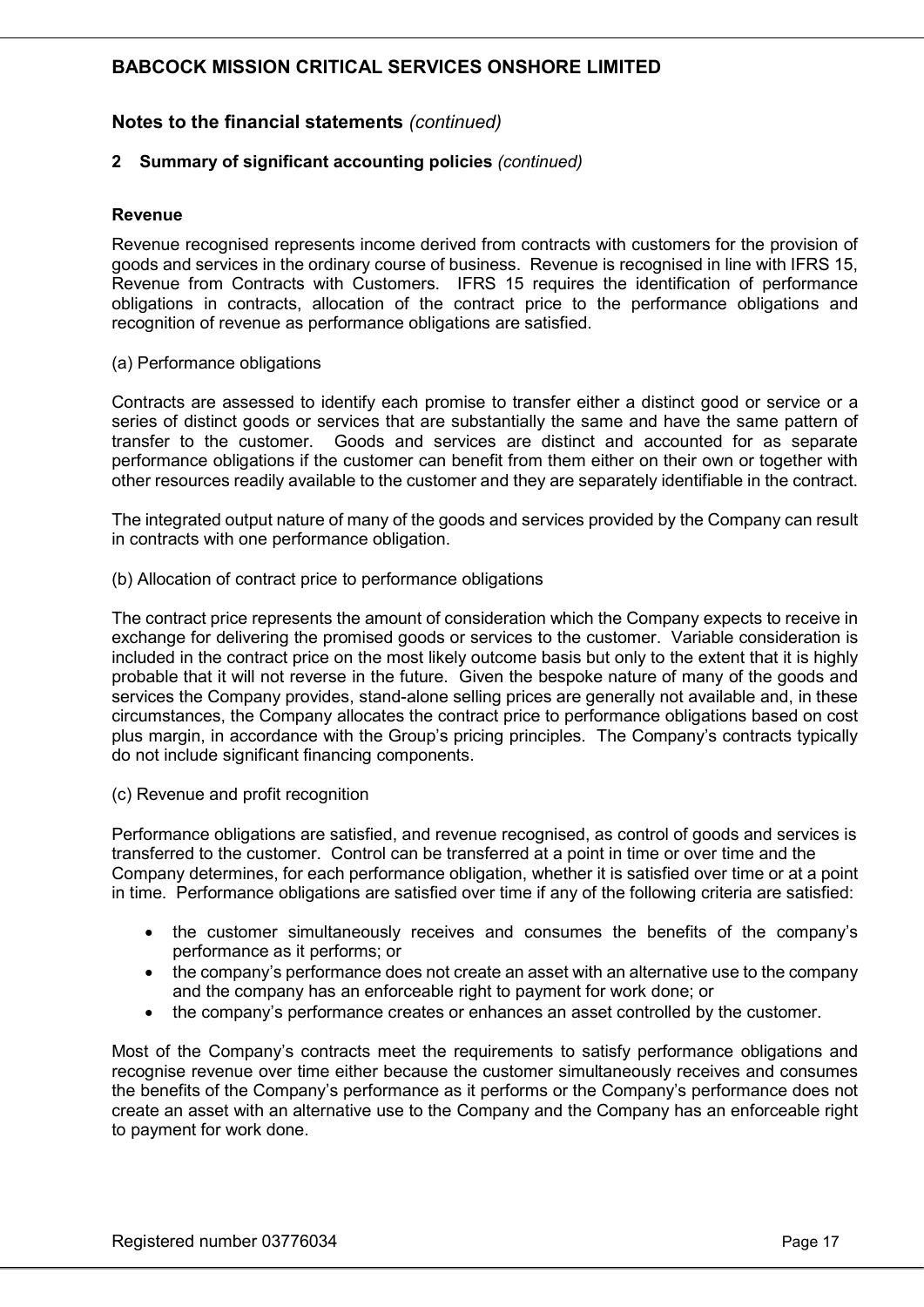## Notes to the financial statements (continued)

#### 2 Summary of significant accounting policies (continued)

Where the Company satisfies performance obligations over time, revenue is recognised using costs incurred as a proportion of total estimated costs to assess stage of completion, but with the stage of completion and revenue assessed in relation to each performance obligation. In some circumstances the Company also uses an output based earned value approach, as an indicator, to validate the cost based input approach and this approach uses suitably qualified and experienced Company personnel to assess the stage of completion of performance obligations.

If a performance obligation is not satisfied over time, then revenue is recognised at the point in time that control is transferred to the customer.

Profit is recognised to the extent that the final outcome on contracts can be reliably assessed. Contract outturn assessments are carried out on a contract-by-contract basis by suitably qualified and experienced Group personnel and the assessments of all significant contracts are subject to review and challenge by local management, sector management and Group management. Assessment of outcomes are in relation to separate performance obligations and include variable consideration, measured using the most likely outcome approach, to the extent that it is highly probable that there will not be a reversal in the amount of cumulative revenue recognised. Any expected loss on a contract is recognised immediately in the income statement.

The Company presents as an asset the gross amount due from customers for contract work for all contracts in progress for which costs incurred plus recognised profits (less recognised losses) exceed progress billings. The Company presents as a liability the gross amount due to customers for contract work for all contracts in progress for which progress billings exceed costs incurred plus recognised profits (less recognised losses).

#### (d) Contract mobilisation costs

Post-contract award but pre-contract operational start-up mobilisation costs are recognised as an asset and amortised over the life of the contract. These mobilisation costs are included within the contract value and relate to ensuring that assets and resources are mobilised as necessary to support delivery of performance obligations in accordance with contract requirements.

#### Intangible assets

Intangible assets are stated at cost less accumulated amortisation. The intangible assets are amortised on a straight line basis as follows:

#### Computer software

Computer software includes software licences acquired plus the costs incurred in bringing the software into use and is shown at cost less accumulated amortisation and is amortised over its expected useful lives of between three and five years.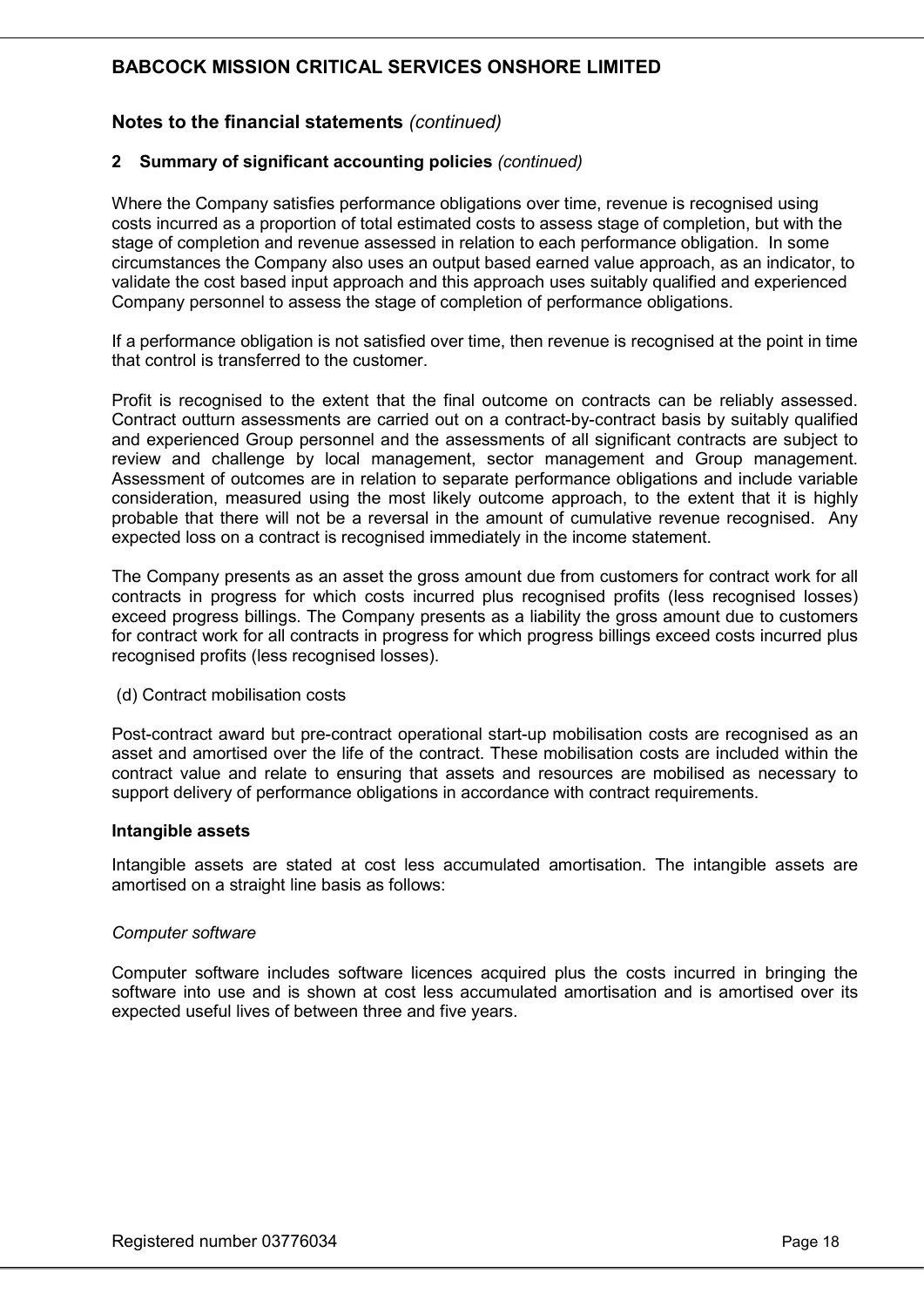## Notes to the financial statements (continued)

#### 2 Summary of significant accounting policies (continued)

#### Property, plant and equipment

Property, plant and equipment (PPE) is shown at cost less subsequent depreciation and impairment, except for land, which is shown at cost less impairment. Cost includes expenditure that is directly attributable to the acquisition of the items. Depreciation is provided on a straight-line basis to write off the cost of PPE over the estimated useful lives to their estimated residual value (reassessed at each balance sheet date) at the following annual rates:

| Freehold property   | 2% to 8%      |
|---------------------|---------------|
| Leasehold property  | Lease term    |
| Plant and equipment | 6.6% to 33.3% |
| Aircraft            | 1% to 10%     |

PPE is reviewed for impairment whenever events or changes in circumstances indicate that the carrying amount of the fixed asset may not be recoverable. An asset's carrying amount is written down immediately to its recoverable amount if the asset's carrying amount exceeds the higher of an asset's fair value less cost to sell or value in use.

#### **Investments**

Fixed asset investments are stated at cost less provision for impairment in value.

#### Inventory and work in progress

Inventory is valued at the lower of cost and net realisable value. Cost is determined on a first-in firstout method. In the case of finished goods and work in progress, cost comprises direct material and labour and an appropriate proportion of overheads.

#### Financial assets and liabilities at amortised cost

Cash and cash equivalents, trade receivables, amounts due from related parties and other debtors are classified as financial assets held at amortised cost. Trade creditors, amounts due to related parties, other creditors, accruals and overdrafts are classified as financial liabilities held at amortised cost.

The Company assesses on a forward-looking basis the expected credit losses associated with financial assets held at amortised cost. The impairment methodology applied depends on whether there has been a significant increase in credit risk.

#### **Taxation**

#### (a) Current income tax

Current tax is provided at amounts expected to be paid (or recovered) using the tax rates and laws that have been enacted or substantially enacted by the balance sheet date.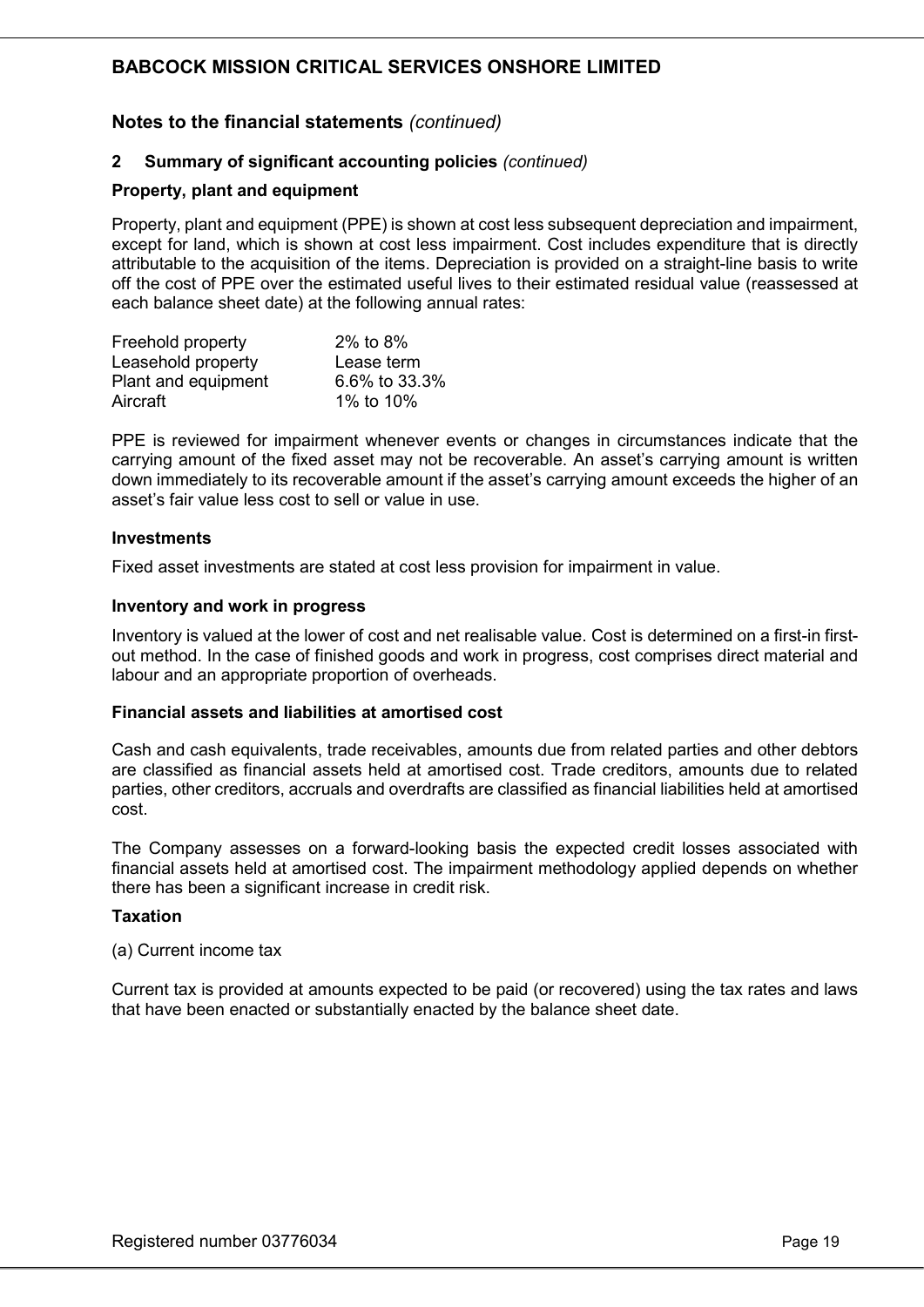## Notes to the financial statements (continued)

#### 2 Summary of significant Accounting policies (continued)

#### Taxation (continued)

#### (b) Deferred income tax

Deferred income tax is provided in full, using the liability method, on temporary differences arising between the tax basis of assets and liabilities and their carrying amounts in the consolidated financial statements. However, if the deferred income tax arises from initial recognition of an asset or liability in a transaction, other than a business combination, that at the time of the transaction affects neither accounting nor taxable profit or loss, it is not accounted for. Deferred income tax is determined using tax rates (and laws) that have been enacted, or substantially enacted by the balance sheet date and are expected to apply when the related deferred income tax asset is realised or the deferred income tax liability is settled.

Deferred income tax assets are recognised to the extent that it is probable that future taxable profit will be available against which the temporary differences can be utilised.

Tax is recognised in the income statement except to the extent that it relates to items recognised directly in either other comprehensive income or in equity.

#### Pensions costs and other post-retirement benefits

The Company participates in a defined contribution scheme. Obligations for contributions to the defined contribution pension plan are recognised as an expense in the income statement.

#### Foreign currencies

Foreign currency transactions are translated into the functional currency using the exchange rates prevailing at the dates of the transactions. Monetary assets and liabilities denominated in foreign currencies are translated into the local currency at the year end exchange rates.

Foreign exchange gains and losses resulting from the settlement of such transactions and from the translation at exchange rates ruling at the balance sheet date of monetary assets and liabilities denominated in foreign currencies are recognised in the income statement.

#### Leasee Accounting

For all leases in which the Company is a lessee (other than those meeting the criteria detailed below), the present value of future lease payments are capitalised to the statement of financial position in accordance with IFRS 16 'Leases', with a corresponding right of use asset recognised.

Lease payments are discounted using the interest rate implicit in the lease or the incremental borrowing rate where the interest rate implicit in the lease is not available.

Depreciation of right of use assets is recognised as an expense in the income statement on a straight-line basis over the shorter of the asset's useful life or expected term of the lease.

Interest on the lease liability is recognised as a finance expense in the income statement over time, with the rate being determined at lease inception based on a number of factors including asset type, lease currency and lease term.

Right of use assets are reviewed for impairment whenever events or changes in circumstances indicate that the carrying amount may not be recoverable, with the impairment expense being recognised in the income statement. Where a lease is terminated early, any termination fees or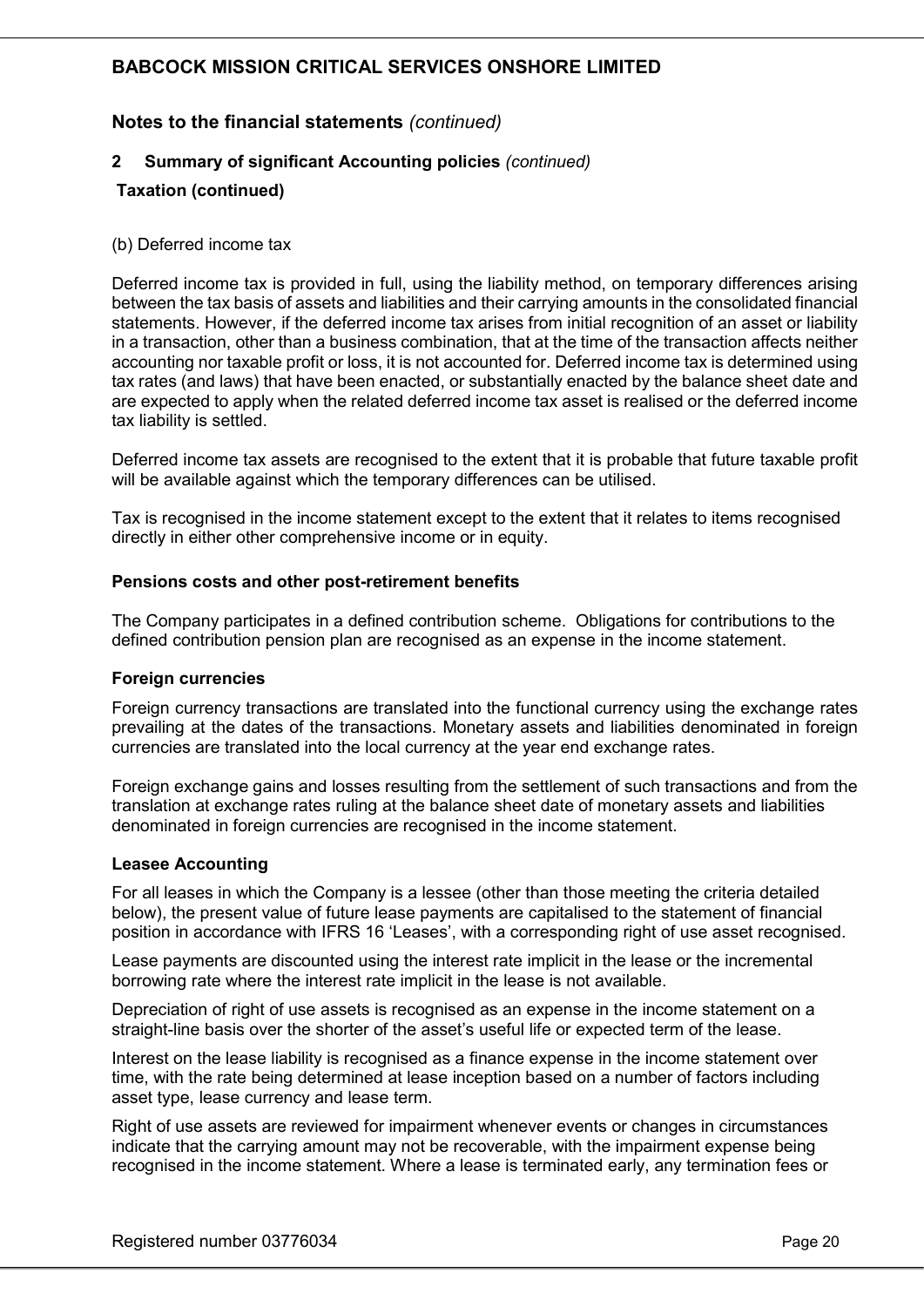## Notes to the financial statements (continued)

#### 2 Summary of significant Accounting policies (continued)

#### Leasee Accounting (continued)

gain or loss relating to the release of right of use asset and lease obligation are recognised as a gain or loss through the income statement.

Payments in respect of short-term leases or low-value leases are expensed straight-line to the income statement as permitted by IFRS 16 'Leases'. A lease is considered short-term if the total lease length is less than 12 months, and low-value if the underlying asset would cost less than £5,000 to buy new.

#### **Provisions**

A provision is recognised in the balance sheet when the Company has a present legal or constructive obligation as a result of a past event, it is probable that an outflow of economic benefits will be required to settle the obligation and the amount has been reliably estimated. If the effect is material, provisions are determined by discounting the expected future cash flows at an appropriate discount rate.

A provision for onerous contracts is recognised when the expected benefits to be derived by the Company from a contract are lower than the unavoidable cost of meeting its obligations under the contract. A provision for onerous contracts is recognised when the expected benefits to be derived by the Company from a contract are lower than the unavoidable cost of meeting its obligations under the contract. Onerous contract provisions are recognised after impairment of any assets directly related to the onerous contract.

Provisions for losses on contracts are recorded when it becomes probable that total estimated contract costs will exceed total contract revenues. Such provisions are recorded as write downs of contract balances for that portion of the work which has already been completed, and as provisions for the remainder. Losses are determined on the basis of estimated results on completion of contracts and contract assessments are updated regularly.

Maintenance provisions are not recognised in respect of aircraft components which are maintained under Power By the Hour maintenance arrangements, instead the associated payments to the maintenance provider are expensed as incurred. Any additional payments made to or received from maintenance providers at the conclusion of Power By the Hour maintenance arrangements are recognised as an expense or as income at the time at which they are incurred or received.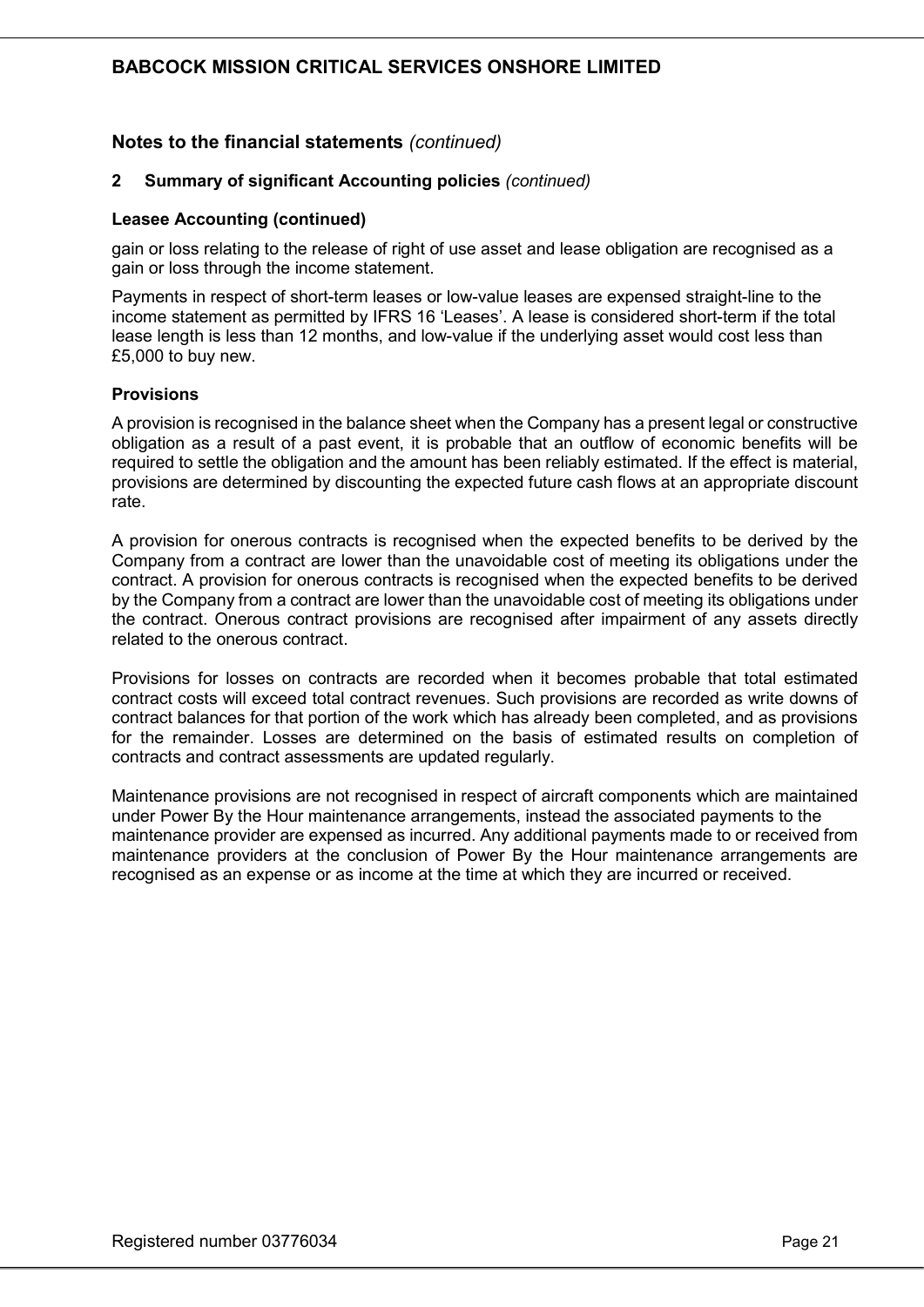## Notes to the financial statements (continued)

#### 2 Summary of significant Accounting policies (continued)

#### Derivative financial instruments

Derivatives are initially recognised at fair value on the date a derivative is entered into and are subsequently remeasured at their fair value. The Company designates certain of the derivative instruments within its portfolio to be hedges of the fair value of recognised assets or liabilities or unrecognised firm commitments.

Changes in the fair value of derivatives that are designated and qualify as fair value hedges are recorded in the income statement, together with changes in the fair value of the hedged asset or liability that are attributable to the hedged risk.

For derivatives that qualify as cash flow hedges, gains and losses are deferred in equity until such time as the firm commitment is recognised, at which point any deferred gain or loss is included in the assets' carrying amount. These gains or losses are then realised through the income statement as the asset is sold.

Certain derivatives do not qualify or are not designated as hedging instruments and any movement in their fair values is recognised in the income statement immediately.

#### 3 Critical accounting estimates and judgements

In the course of preparation of the financial statements no judgements have been made in applying the Company's accounting policies, other than those involving estimates, that have had a material effect on the amounts recognised in the financial statements. The application of the Company's accounting policies requires the use of estimates and the inherent uncertainty in forward looking estimates may result in a material adjustment to the carrying amount of assets and liabilities in the next financial year.

Critical accounting estimates are subject to continuing evaluation and are based on historical experience and other factors, including expectations of future events that are believed to be reasonable in light of known circumstances. Critical accounting estimates in relation to these financial statements are considered below:

#### Inventory provisioning

The Company provides helicopter services to customers and has associated components necessary to provide this service as part of inventory. As a result it is necessary to consider the recoverability of the cost of inventory and the associated provisioning required. When calculating the inventory provision, management considers the nature and condition of the inventory, as well as applying assumptions around anticipated saleability of finished goods and future usage of raw materials. See note 15 for the net carrying amount of the inventory and associated provision.

#### Impairment assessment of property, plant and equipment

The annual depreciation charge for property, plant and equipment is sensitive to changes in the estimated useful economic lives and residual values of the assets. The useful economic lives and residual values are re-assessed annually. They are amended when necessary to reflect current estimates, based on technological advancement, future investments, economic utilisation and the physical condition of the assets. See note 13 for the carrying amount of the property plant and equipment, and note 2 'Property, plant and equipment' for the useful economic lives and information on how impairment for each class of asset is assessed.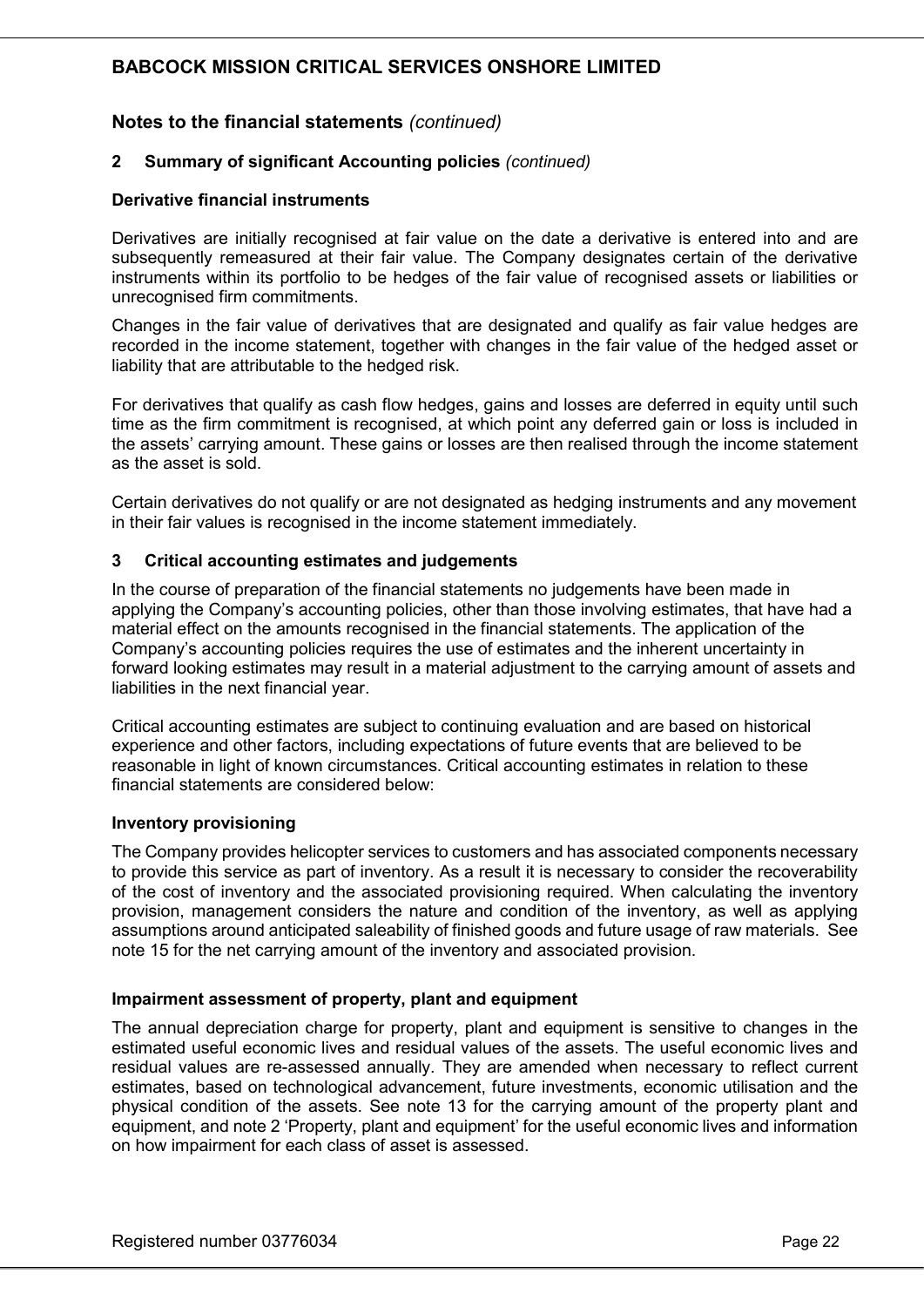## Notes to the financial statements (continued)

#### Impairment of right of use assets

Following a review of carrying amounts, a total impairment charge of £4.0 million was recorded in relation to the Company's right of use assets. This included impairments of aircraft supporting emergency services contracts and the impairment of assets directly attributable to the Wales Air Ambulance contract. Further details are set out in note 5 and 14.

#### Onerous contracts

The Company identified an onerous contract during the year ended 31 March 2021. A contract profitability review was performed across all customer contracts and it was determined that the expected benefits to be derived by the Company from the contract were lower than the unavoidable cost of meeting its obligations under the contract. Onerous contract provisions are recognised after impairment of any assets directly related to the onerous contract. This review resulted in the impairment of the right of use assets associated with the customer contract only.

#### 4 Revenue

Revenue is wholly attributable to the principal activities of the Company and arises as follows:

| By area of activity:<br>Provision of services -                                   | 2021<br>£000<br><b>Helicopter</b><br><b>Services</b> | 2020<br>£000<br>Helicopter<br><b>Services</b> | 2021<br>£000<br><b>Training</b><br><b>Services</b> | 2020<br>£000<br>Training<br><b>Services</b> | 2021<br>£000<br><b>Total</b> | 2020<br>£000<br>Total |
|-----------------------------------------------------------------------------------|------------------------------------------------------|-----------------------------------------------|----------------------------------------------------|---------------------------------------------|------------------------------|-----------------------|
| transferred over time                                                             | 33,555                                               | 38,339                                        | 523                                                | 629                                         | 34,078                       | 38,968                |
|                                                                                   | 33,555                                               | 38,339                                        | 523                                                | 629                                         | 34,078                       | 38,968                |
|                                                                                   |                                                      |                                               |                                                    |                                             | 2021                         | 2020                  |
| By geographical area:<br>United Kingdom                                           |                                                      |                                               |                                                    |                                             | £000<br>34,078               | £000<br>38,968        |
|                                                                                   |                                                      |                                               |                                                    |                                             | 34,078                       | 38,968                |
| 5<br><b>Exceptional items</b>                                                     |                                                      |                                               |                                                    |                                             | 2021<br>£000                 | 2020<br>£000          |
| <b>Foundation costs</b><br>Aircraft impairments<br>Right of use asset impairments |                                                      |                                               |                                                    |                                             | 107<br>3,857<br>3,963        |                       |

| Impact of policy change - Power by the Hour agreements             | 6.844  | $\sim$ $\sim$ |
|--------------------------------------------------------------------|--------|---------------|
| Impact of policy change – depreciation of parts under Power by the |        |               |
| Hour agreements                                                    | (765)  | $\sim$        |
|                                                                    | 14.006 | . .           |
|                                                                    |        |               |

Exceptional items are defined as being items that are significant, non-recurring and outside the normal operating practice of the Company.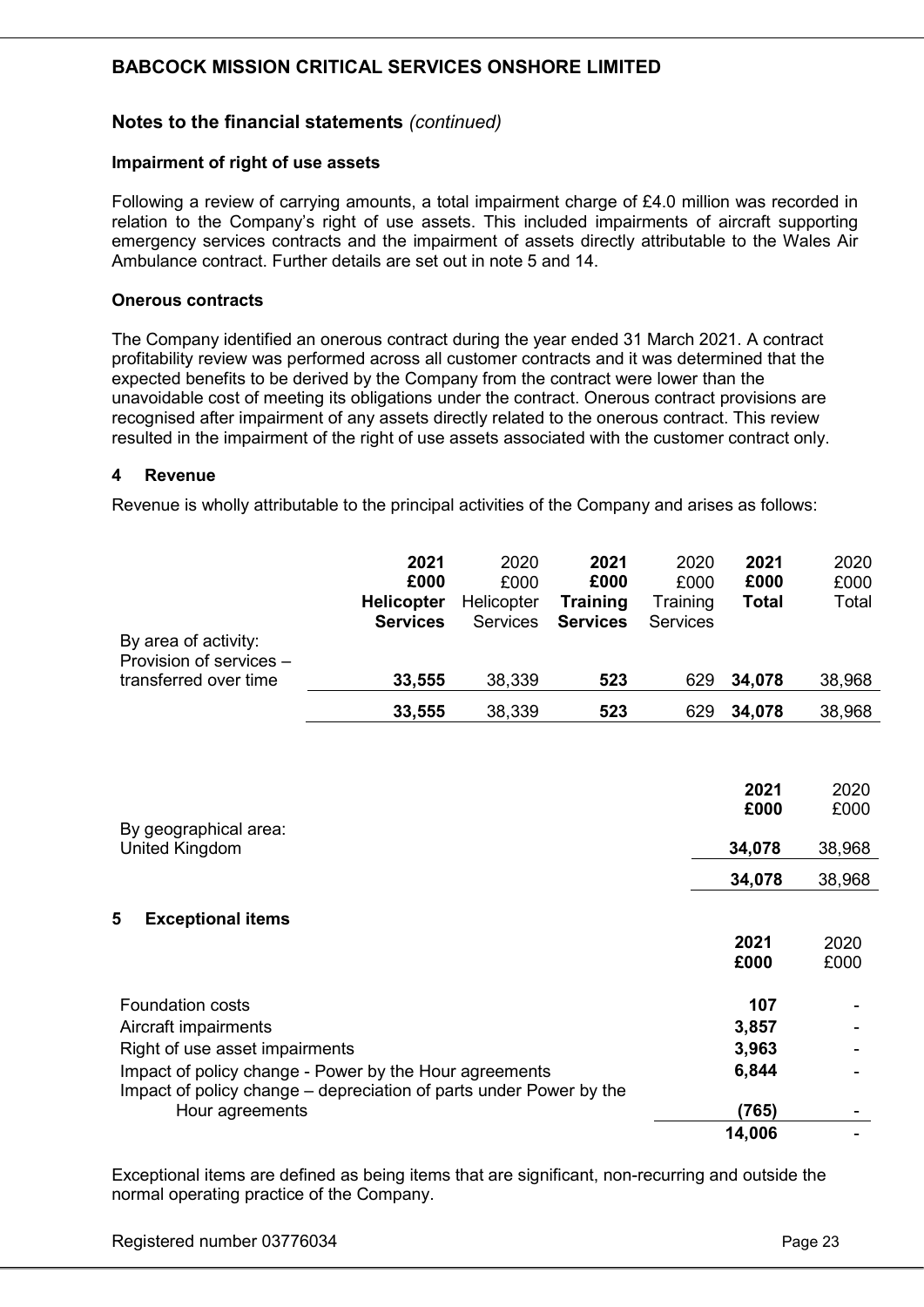## Notes to the financial statements (continued)

#### 5 Exceptional items (continued)

The company incurred restructuring costs in regards to decreasing the headcount of the business during the financial year and project Foundation is expected to continue into the next financial year.

Management performed a full impairment review aircraft. Aircraft were impaired where the carrying values are no longer expected to be recovered through use or sale.

Right of use asset impairment: A contract profitability review was performed across all customer contracts and it was determined that the expected benefits to be derived by the Company from the contract were lower than the unavoidable cost of meeting its obligations under the contract. Onerous contract provisions are recognised after impairment of any assets directly related to the onerous contract. This review resulted in the impairment of the right of use assets associated with the customer contract only.

During the current financial year management amended the Company's accounting policy regarding Power by the Hour agreements. This change in accounting policy reduces accounts receivable by £6,844m and increases property, plant and equipment by £765k. Prior year balances are unaffected as the Company did not have Power by the Hour agreements at 31 March 2020.

#### 6 Profit before interest and taxation

Profit before interest and taxation is stated after charging / (crediting):

|                                                   | 2021   | 2020  |
|---------------------------------------------------|--------|-------|
|                                                   | £000   | £000  |
| Loss on disposal of property, plant and equipment | 1,258  | 224   |
| Depreciation of tangible fixed assets             | 1,263  | 571   |
| Amortisation of intangible asses                  | 19     | 34    |
| Exceptional items (refer to note 5 for details)   | 14,006 |       |
| Right of Use asset depreciation                   | 5,612  | 5,273 |
| Inventory recognised as an expense                | 1,846  | 663   |
| Impairment of inventory                           | 59     |       |
| Lease charges                                     |        |       |
| Other                                             | 13     | 230   |
| Foreign exchange (gains)/losses                   | (372)  | 1,151 |
| Audit fees payable to the Company's auditors      | 24     | 20    |

Loss on the disposal of property, plant and equipment relates to the sale of an aircraft during the year.

Fees paid to the Company's auditors, PricewaterhouseCoopers LLP, and their associates, for services other than statutory audit of the Company, are disclosed on a consolidated basis in the financial statements of the ultimate parent undertaking, Babcock International Group PLC. The group financial statements are required to comply with the statutory disclosure requirements.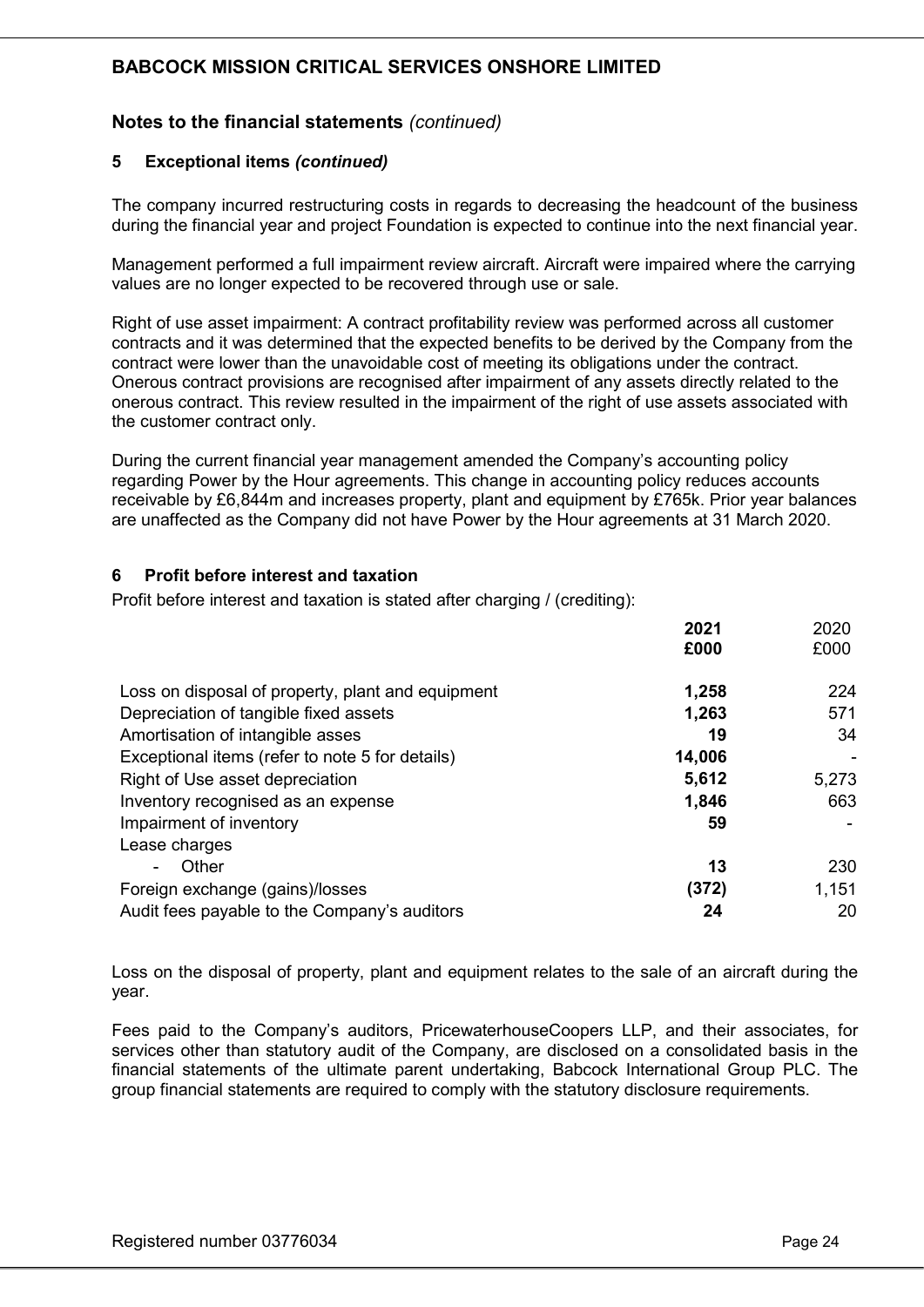## Notes to the financial statements (continued)

## 7 Finance income and costs

|                                             | 2021<br>£000 | 2020<br>£000 |
|---------------------------------------------|--------------|--------------|
| <b>Finance income:</b>                      |              |              |
| <b>Bank interest</b>                        | $\mathbf{3}$ | 14           |
|                                             | 3            | 14           |
|                                             |              |              |
| <b>Finance costs:</b>                       |              |              |
| Lease interest                              | 786          | 861          |
| Loan interest payable to group undertakings |              | 130          |
|                                             | 786          | 991          |

#### 8 Staff costs

The average monthly number of employees (including directors) employed by the Company during the year was as follows:

|                                         | 2021<br><b>Number</b> | 2020<br><b>Number</b> |
|-----------------------------------------|-----------------------|-----------------------|
| By activity:                            |                       |                       |
| Operations                              | 193                   | 187                   |
| Management and administration           | 32                    | 27                    |
|                                         | 225                   | 214                   |
| Their aggregate remuneration comprised: |                       |                       |
|                                         | 2021                  | 2020                  |
|                                         | £000                  | £000                  |
| Wages and salaries                      | 13,292                | 12,056                |
| Social security costs                   | 1,384                 | 1,331                 |
| Other pension costs                     | 876                   | 784                   |
|                                         | 15,552                | 14,171                |

Included in other pension costs are £876k (2020: £784k) in respect of the defined contribution scheme.

The employment costs above include those of employees providing management services to other group companies, as well as staff seconded to other group companies. These are recharged to those business entities.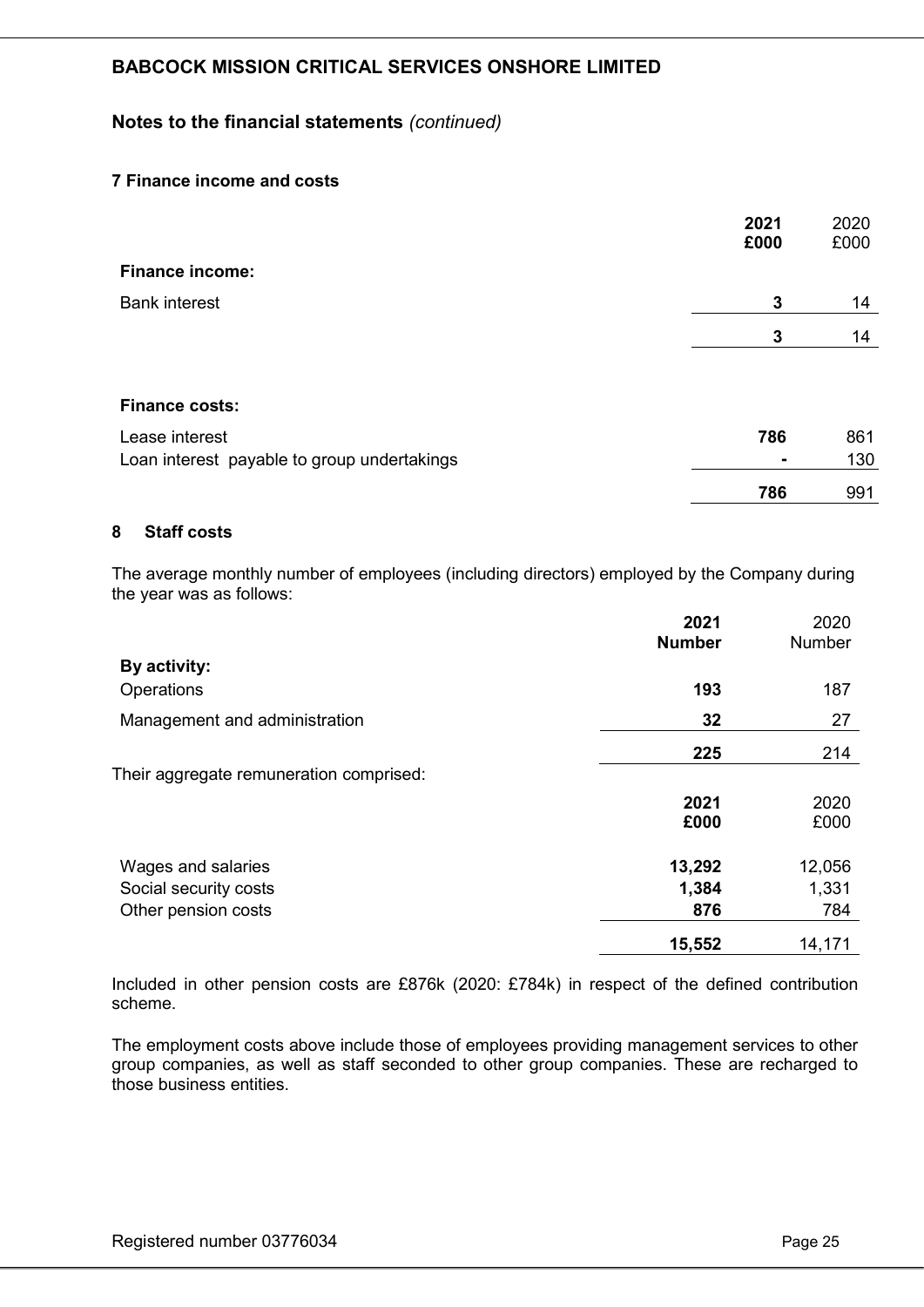## Notes to the financial statements (continued)

#### 9 Directors' remuneration

The emoluments of the directors, including pension contributions, paid by any company in respect of services provided to this Company were as follows:

|                                                         | 2021 | 2020 |
|---------------------------------------------------------|------|------|
| The remuneration of the directors which was paid by the | £000 | £000 |
| Company was as follows:                                 |      |      |
| Emoluments (including benefits in-kind)                 | 135  | 172  |
| Defined contribution pension scheme                     | 9    |      |
|                                                         | 144  | 178  |

Except for one (2020: one) director, all of the directors of the Company are remunerated by other Babcock Group companies. It is not possible to make an accurate apportionment of these directors' emoluments relating to services provided to the Company and as such no disclosure of emoluments received by these directors has been made in these financial statements. No recharge is made for costs borne by the Company in relation to services performed by the director in relation to other Babcock Group companies.

#### 10 Income tax expense/(credit)

#### Tax expense included in income statement

|                                                   | 2021<br>£000 | 2020<br>£000 |
|---------------------------------------------------|--------------|--------------|
| <b>Current tax:</b>                               |              |              |
| UK Corporation tax on loss for the year           |              |              |
| Adjustment in respect of prior year               |              |              |
| Current tax charge for the year                   |              |              |
| Deferred tax:                                     |              |              |
| Origination and reversal of temporary differences | (817)        | (1,245)      |
| Adjustment in respect of prior years              | 3,856        | 222          |
| Impact of change in UK tax rate                   |              | 77           |
| Total deferred tax charge / (credit)              | 3,039        | (946)        |
| Tax on profit/ (loss)                             | 3,039        | (946)        |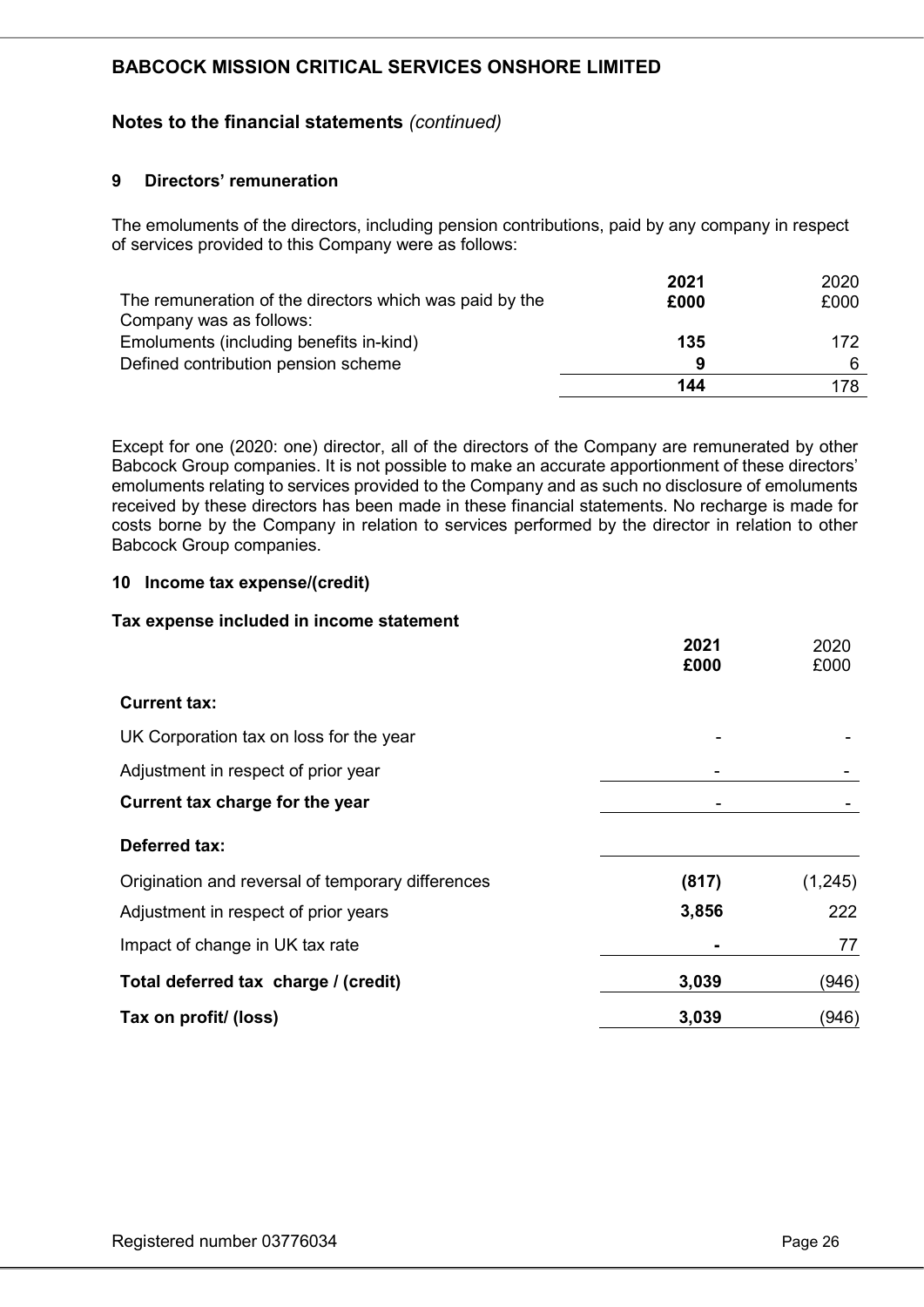## Notes to the financial statements (continued)

#### 10 Income tax expense/(credit) (continued)

|                                                                                                                                                                           | 2021<br>£000 | 2020<br>£000 |
|---------------------------------------------------------------------------------------------------------------------------------------------------------------------------|--------------|--------------|
| Profit/(Loss) before taxation                                                                                                                                             | 35,730       | (6,806)      |
| Profit/(Loss) before taxation multiplied by standard UK<br>corporation tax rate of 19% (2020: 19%)<br>Effects of:<br>(Income not taxable)/Expenses not deductible for tax | 6,789        | (1,293)      |
| purposes                                                                                                                                                                  | (10, 750)    | 90           |
| Group relief surrendered to/(claimed) from group companies                                                                                                                | 3,144        | (42)         |
| Adjustment in respect of prior year                                                                                                                                       | 3,856        | 222          |
| Impact of change in the UK tax rate                                                                                                                                       |              | 77           |
| Tax charge / (credit) for the year                                                                                                                                        | 3,039        | (946)        |

In the 2020 budget, it was announced that the decrease in the UK rate of corporation tax from 19% to 17% was cancelled. On 24 May 2021, the Finance Act 2021 was substantively enacted, increasing the main rate of UK corporation tax from 19% to 25% with effect from 1 April 2023. As the increase of the rate to 25% had not been substantively enacted at the Balance Sheet date, its effects are not included in these Financial Statements.

#### 11 Investments

On 22 September 2020 the Company purchased 100% shareholding in Bond Aviation Leasing Limited for £1. Following the acquisition the subsidiary made a full distribution of all it's assets and liabilities to the Company resulting in income recognised of £56.8m. Bond Aviation Leasing Limited is now in the process of being wound up. The investment of £1 was impaired to £nil.

#### 12 Intangible assets

|                                     | <b>Software</b><br>£000 |
|-------------------------------------|-------------------------|
| Cost                                |                         |
| At 1 April 2020<br><b>Additions</b> | 261                     |
| At 31 March 2021                    | 261                     |
| <b>Accumulated amortisation</b>     |                         |
| At 1 April 2020                     | 217                     |
| Charge for the year                 | 19                      |
| At 31 March 2021                    | 236                     |
| Net book value                      |                         |
| At 31 March 2021                    | 25                      |
| At 31 March 2020                    | 44                      |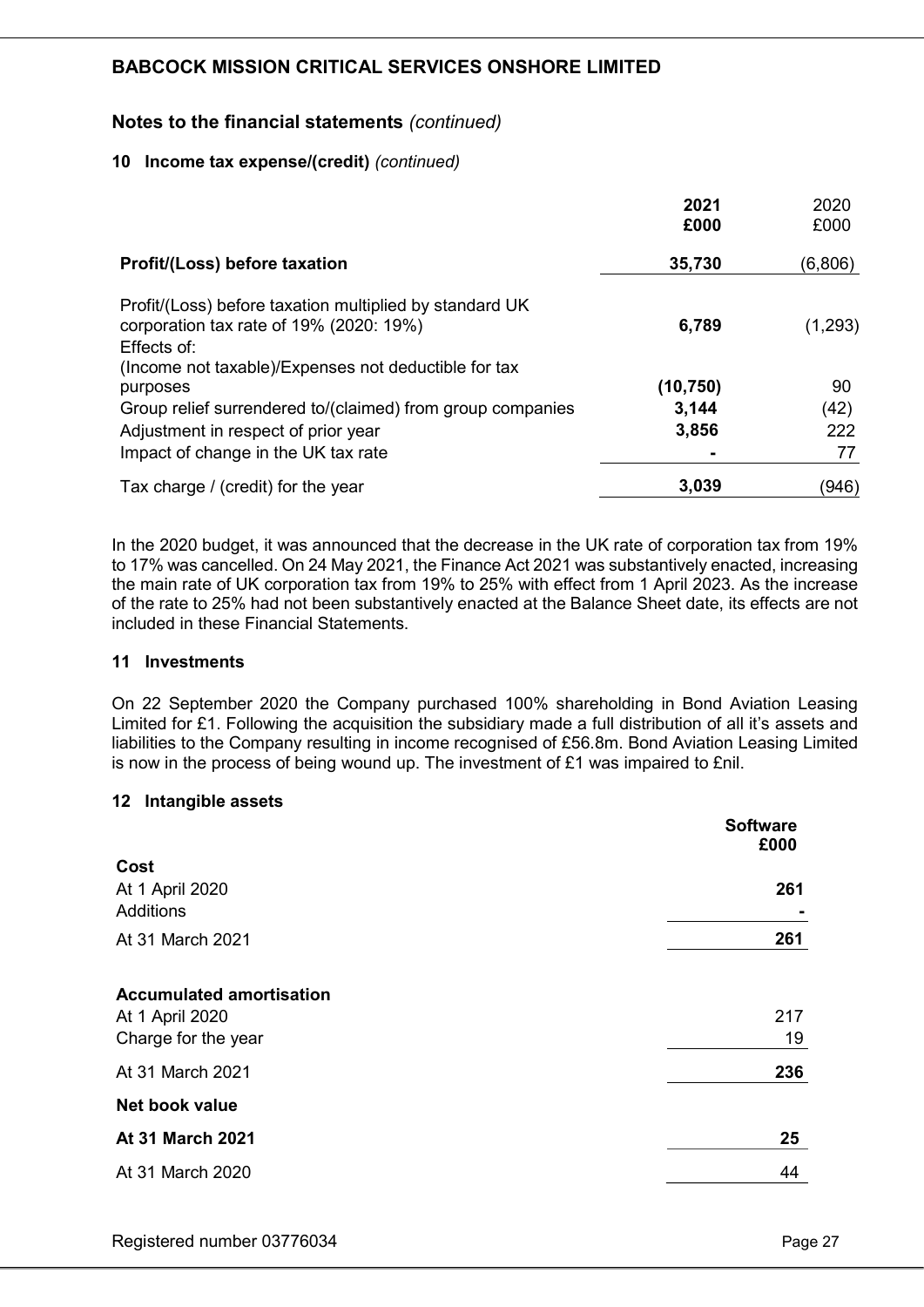## Notes to the financial statements (continued)

## 13 Tangible assets

|                                     | <b>Asset Under</b><br><b>Construction</b><br>£000 | <b>Freehold</b><br>property<br>£000 | Leasehold<br>property<br>£000 | <b>Plant and</b><br>equipment<br>£000 | <b>Aircraft</b><br>£000 | <b>Total</b><br>£000 |
|-------------------------------------|---------------------------------------------------|-------------------------------------|-------------------------------|---------------------------------------|-------------------------|----------------------|
| Cost                                |                                                   |                                     |                               |                                       |                         |                      |
| At 1 April 2020                     | 348                                               | 2,279                               | 2,681                         | 3,887                                 | 2,193                   | 11,388               |
|                                     |                                                   |                                     |                               |                                       |                         |                      |
| Additions                           | 290                                               |                                     |                               | 1,786                                 | 38,865                  | 40,941               |
| <b>Disposals</b>                    | (287)                                             |                                     |                               |                                       | (3,548)                 | (3,835)              |
| Impact of Policy<br>change (note 6) | (216)                                             |                                     |                               |                                       |                         | (216)                |
| At 31 March 2021                    | 135                                               | 2,279                               | 2,681                         | 5,673                                 | 37,510                  | 48,278               |
| <b>Accumulated</b><br>depreciation  |                                                   |                                     |                               |                                       |                         |                      |
| At 1 April 2020                     | $\overline{\phantom{a}}$                          | 717                                 | 1,000                         | 2,587                                 | 1,049                   | 5,353                |
| <b>Disposals</b>                    |                                                   |                                     |                               |                                       | (658)                   | (658)                |
| Impact of Policy<br>change (note 5) |                                                   |                                     |                               |                                       | (765)                   | (765)                |
| Impairment (note<br>5)              |                                                   |                                     |                               |                                       | 3,857                   | 3,857                |
| Charge for the year                 |                                                   | 46                                  | 71                            | 614                                   | 532                     | 1,263                |
| At 31 March 2021                    |                                                   | 763                                 | 1,071                         | 3,201                                 | 4,015                   | 9,050                |
| Net book value                      |                                                   |                                     |                               |                                       |                         |                      |
| At 31 March 2021                    | 135                                               | 1,516                               | 1,610                         | 2,472                                 | 33,495                  | 39,228               |
| At 31 March 2020                    | 348                                               | 1,562                               | 1,681                         | 1,300                                 | 1,144                   | 6,035                |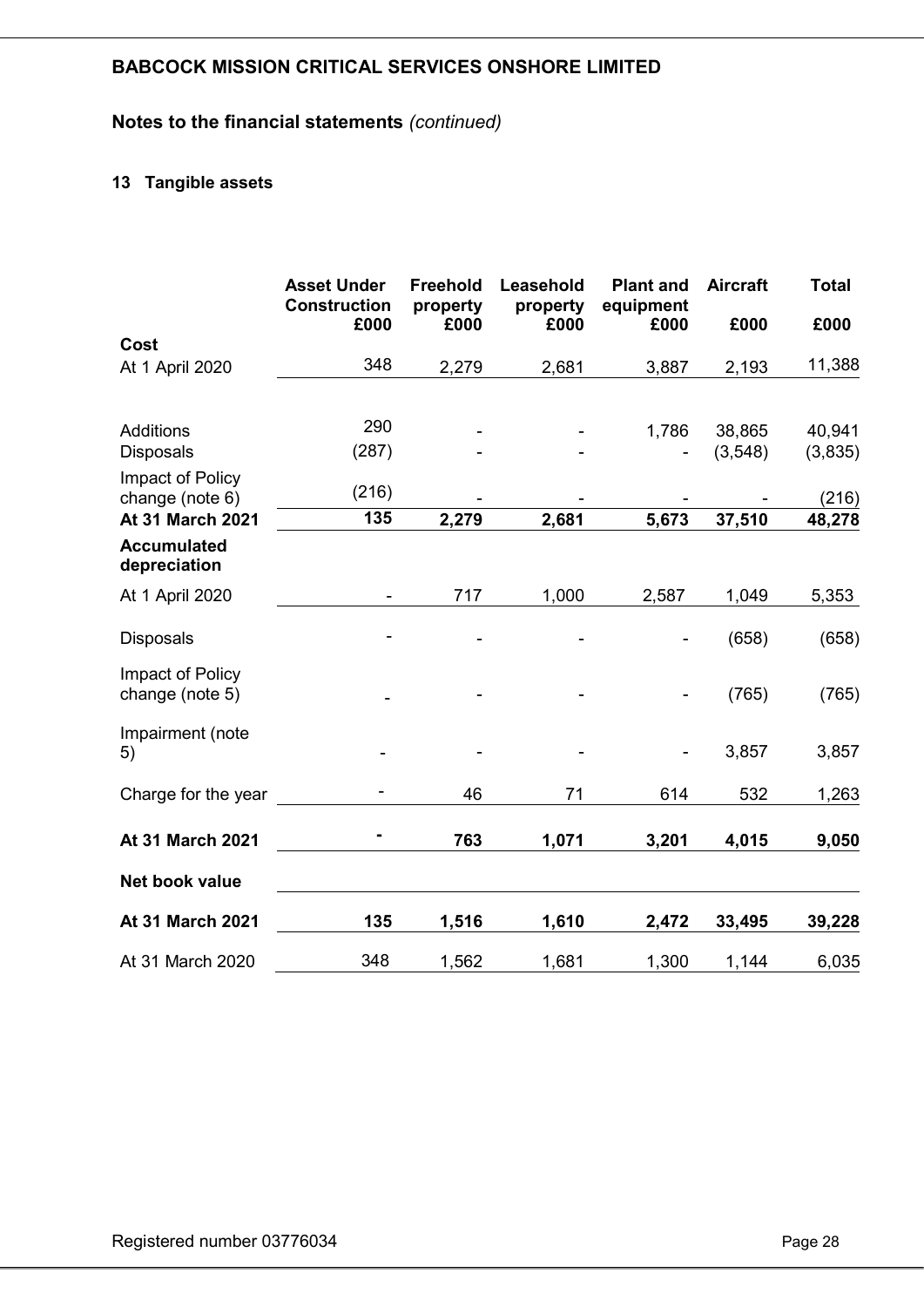## Notes to the financial statements (continued)

## 14 Right-of-Use Assets

|                                    | <b>Freehold</b><br>property<br>£000 | <b>Plant and</b><br>equipment<br>£000 | <b>Aircraft</b><br><b>Fleet</b><br>£000 | <b>Total</b><br>£000 |
|------------------------------------|-------------------------------------|---------------------------------------|-----------------------------------------|----------------------|
| Cost                               |                                     |                                       |                                         |                      |
| At 1 April 2020                    | 1,418                               | 128                                   | 29,600                                  | 31,146               |
| <b>Additions</b>                   | 999                                 | 3                                     |                                         | 1,002                |
| Lease terminations                 | (41)                                | (58)                                  |                                         | (99)                 |
| At 31 March 2021                   | 2,376                               | 73                                    | 29,600                                  | 32,049               |
| <b>Accumulated</b><br>depreciation |                                     |                                       |                                         |                      |
| At 1 April 2020                    | 124                                 | 62                                    | 5,362                                   | 5,548                |
| Impairment                         |                                     |                                       | 3,963                                   | 3,963                |
| Charge for the year                | 149                                 | 41                                    | 5,422                                   | 5,612                |
| Lease terminations                 | (41)                                | (58)                                  |                                         | (99)                 |
| At 31 March 2021                   | 232                                 | 45                                    | 14,747                                  | 15,024               |
| Net book value                     |                                     |                                       |                                         |                      |
| At 31 March 2021                   | 2,144                               | 28                                    | 14,853                                  | 17,025               |
| At 31 March 2020                   | 1,294                               | 66                                    | 24,238                                  | 25,598               |
| <b>Inventories</b><br>15           |                                     |                                       |                                         |                      |
|                                    |                                     |                                       | 2021<br>£000                            | 2020<br>£000         |
| <b>Aircraft Spares</b>             |                                     |                                       | 2,116                                   | 3,560                |
| Fuel                               |                                     |                                       | 17                                      | 43                   |
|                                    |                                     |                                       | 2,133                                   | 3,603                |

There are no significant difference between the replacement cost of the inventory and its carrying amount. Inventories are stated after the provision for impairment of £1,510k (2020: £1,451k).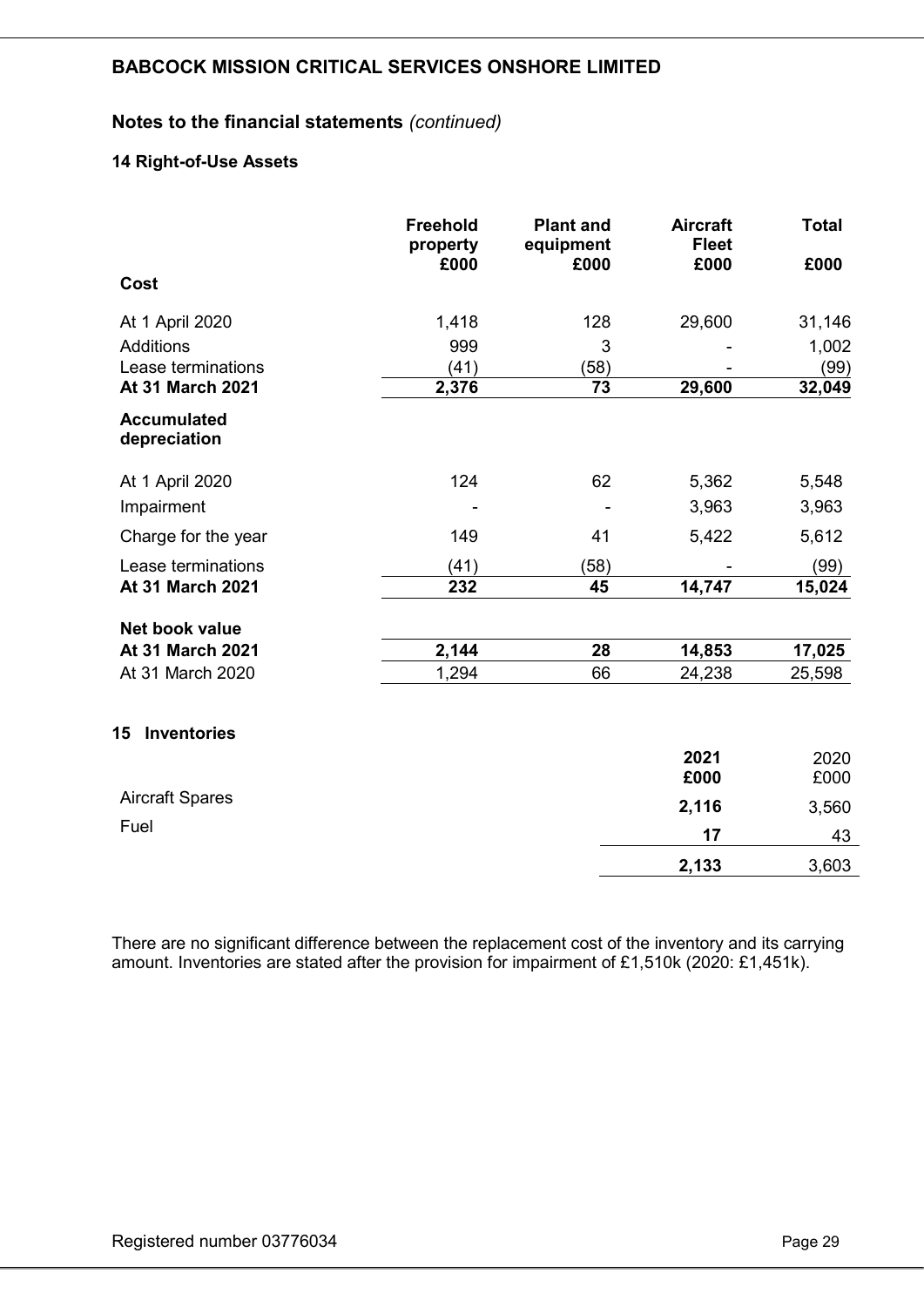## Notes to the financial statements (continued)

#### 16 Trade and other receivables

|                                       | 2021   | 2020  |
|---------------------------------------|--------|-------|
|                                       | £000   | £000  |
| Amounts falling due within one year:  |        |       |
| Trade receivables                     | 1,745  | 4,068 |
| Amounts due from group undertakings   | 468    | 327   |
| Other receivables                     | 507    | 1,503 |
| Prepayments and accrued income        | 2,002  | 2,850 |
|                                       | 4,722  | 8,748 |
| Amounts due after more than one year: |        |       |
| Amounts due from group undertakings   | 10,311 |       |
|                                       | 15,033 | 8,748 |

Amounts falling due after more than one year include two major loans (2020: nil) to group companies. These loans have no fixed repayment terms and are interest free.

#### 17 Trade and other payables

|                                               | 2021<br>£000 | 2020<br>£000 |
|-----------------------------------------------|--------------|--------------|
| Amounts falling due within one year:          |              |              |
| Trade payables                                | 2,077        | 3,302        |
| Amounts due to parent and group undertakings  | 701          | 2,810        |
| Taxation and social security                  | 394          | 388          |
| UK corporation tax payable                    | 1,335        | 1,335        |
| Other payables                                | 596          | 977          |
| Accruals and deferred income                  | 4,145        | 7,601        |
|                                               | 9,248        | 16,413       |
| Amounts falling due after more than one year: |              |              |
|                                               | 2021         | 2020         |
|                                               | £000         | £000         |
| Other payables                                | 179          |              |
|                                               | 179          |              |

The Company has access to the Babcock International Group PLC overdraft facility. The Company along with fellow group undertakings has provided cross-guarantees in relation to this facility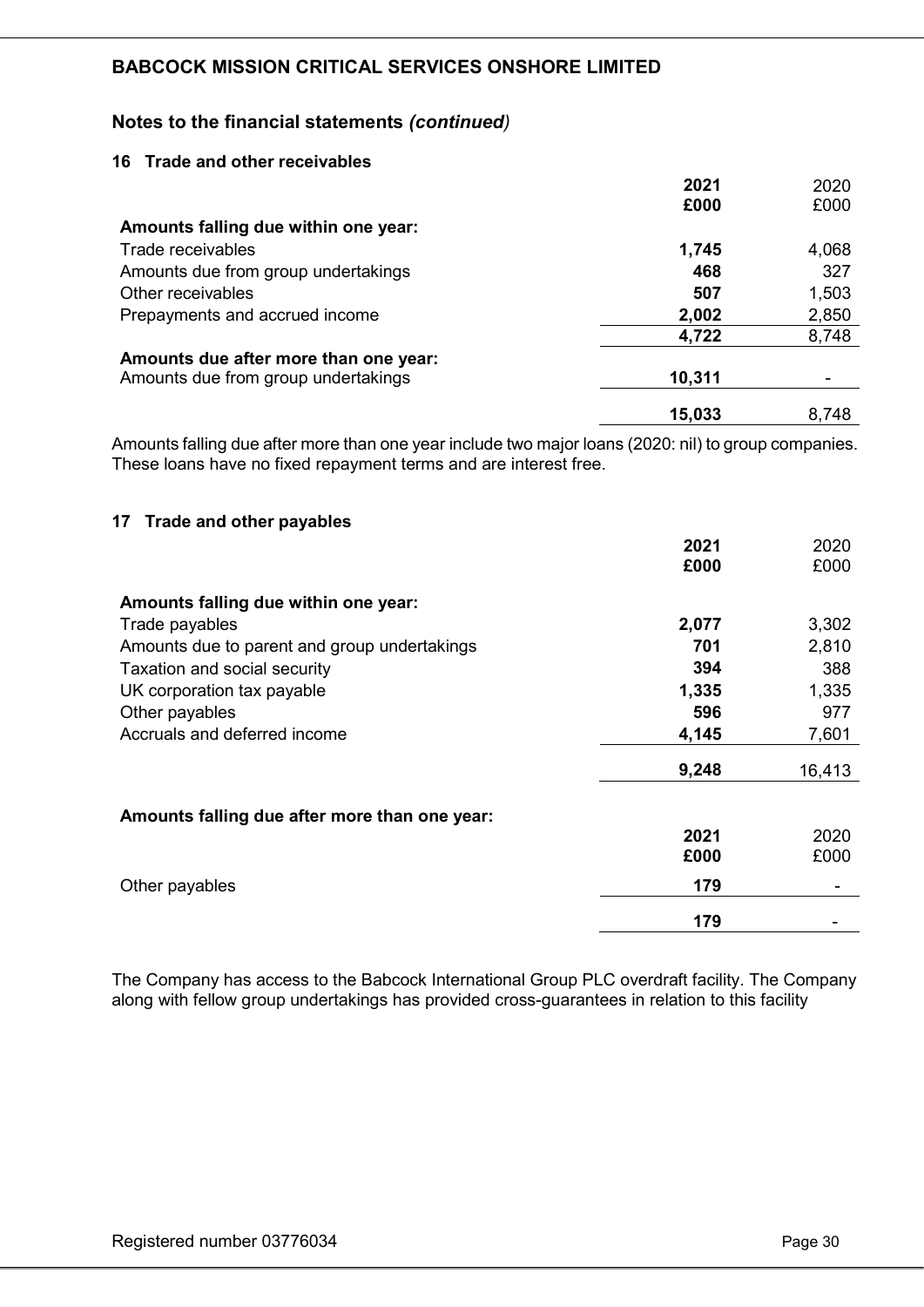## Notes to the financial statements (continued)

#### 18 Derivative financial instruments

The Company has taken advantage of the exemptions within FRS 101 not to disclose all IFRS 7 and IFRS 13 requirements, on the grounds that the Company itself is a wholly owned subsidiary of Babcock International Group PLC, for which the consolidated financial statements are publicly available with compliance to IFRS.

A Derivative liability of £931k (2020: £645k) is used to reduce foreign exposure risk on leases.

#### 19 Lease Liabilities

The entity leases various cars and vans under non-cancellable operating lease agreements. The leases have various terms, escalation clauses and renewal rights. The entity also leases aircraft under non-cancellable operating leases.

Set out below are the carrying amounts of lease liabilities and the movements during the period:

|                           | <b>Freehold</b><br>property | <b>Plant and</b><br>equipment | <b>Aircraft</b><br><b>Fleet</b> | <b>Total</b><br>£000 |
|---------------------------|-----------------------------|-------------------------------|---------------------------------|----------------------|
|                           | £000                        | £000                          | £000                            | £000                 |
| At 1 April 2020           | 1,322                       | 67                            | 25,723                          | 27,112               |
| Additions                 | 999                         | 3                             |                                 | 1,002                |
| Interest charged          | 86                          | $\overline{2}$                | 698                             | 786                  |
| Cash payments             | (217)                       | (44)                          | (6, 412)                        | (6, 673)             |
| Foreign exchange movement | 4                           |                               | (530)                           | (526)                |
| At 31 March 2021          | 2,194                       | 28                            | 19,479                          | 21,701               |

Discounted future minimum lease payments are as follows:

|                                                     | 2021<br>£000 | 2020<br>£000 |
|-----------------------------------------------------|--------------|--------------|
| Within one year                                     | 5,797        | 6,211        |
| In more than one year, but not more than five years | 13,433       | 16,286       |
| After five years                                    | 2,471        | 4,615        |
| <b>Carrying value of liability</b>                  | 21,701       | 27,112       |

The company had total cash outflows for leases of £6,673k for the year ended 31 March 2021 (2020: £6,311k).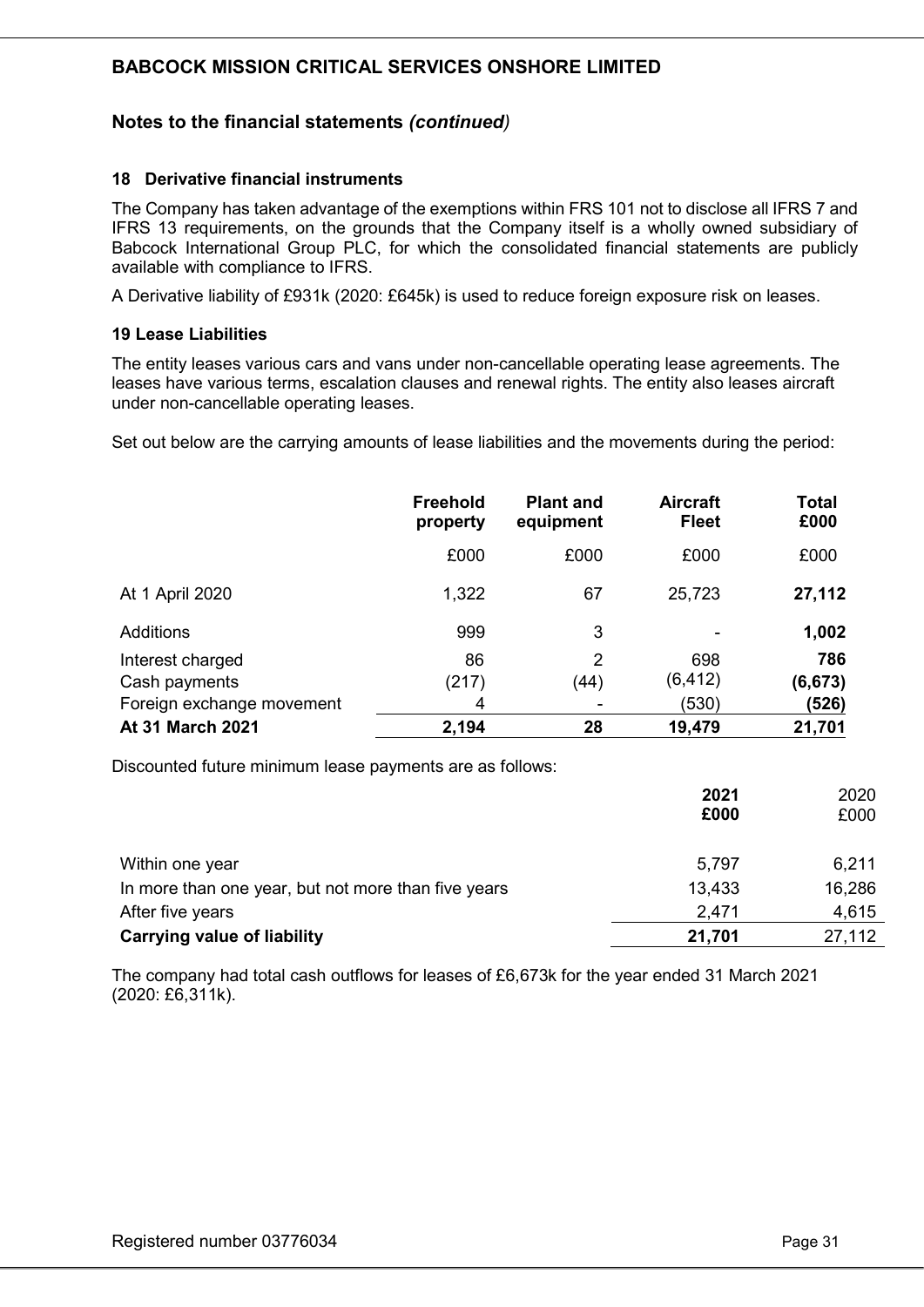## Notes to the financial statements (continued)

## 20 Deferred taxation

The major components of the deferred tax liabilities and deferred tax asset are recorded are as follows:

| Deferred tax liabilities/(assets)                      | <b>Accelerated</b><br>capital<br>allowances | <b>Other</b> | Total |
|--------------------------------------------------------|---------------------------------------------|--------------|-------|
|                                                        | £000                                        | £000         | £000  |
| At 1 April 2019:<br>- Charged/(credited) to the income | 694                                         | (265)        | 429   |
| statement                                              | (1, 146)                                    | 200          | (946) |
| At 31 March 2020:                                      | (452)                                       | (65)         | (517) |
| Liability on acquisition of subsidiary<br>٠            | 4,067                                       |              | 4,067 |
| Charged to the income statement                        | 3,151                                       | (112)        | 3,039 |
| At 31 March 2021:                                      | 6,766                                       | (177)        | 6,589 |

#### 21 Called up share capital

|                                                        | 2021  | 2020 |
|--------------------------------------------------------|-------|------|
|                                                        | £000  | £000 |
| Allotted, called up and fully paid                     |       |      |
| 1,666,666 ordinary shares of £1 each (2020: 1,666,666) | 1.667 | .667 |

#### 22 Guarantees and financial commitments

a) Other Commitments

At 31 March 2021 the Company had unpaid pension contributions of £nil (2020: £147,980).

The Company financial statements for pension costs in accordance with IAS 19. The company contributes to a defined contribution scheme in the UK in respect of a number of its employees.

#### 23 Related party disclosures

The Company has taken advantage of the exemptions within FRS 101 not to disclose transactions and balances with Babcock International Group PLC and its wholly owned subsidiaries, on the grounds that the Company itself is a wholly owned subsidiary of Babcock International Group PLC, for which the consolidated financial statements are publicly available.

#### 24 Contingent liabilities

At the year-end date the Company had guaranteed or had joint and several liabilities for drawn Babcock International Group PLC bank facilities of £nil (2020: £nil) provided to certain Group companies. In addition, the Company had joint and several liabilities for the drawn bank overdraft facilities of other Group companies of £nil (2020: £nil).